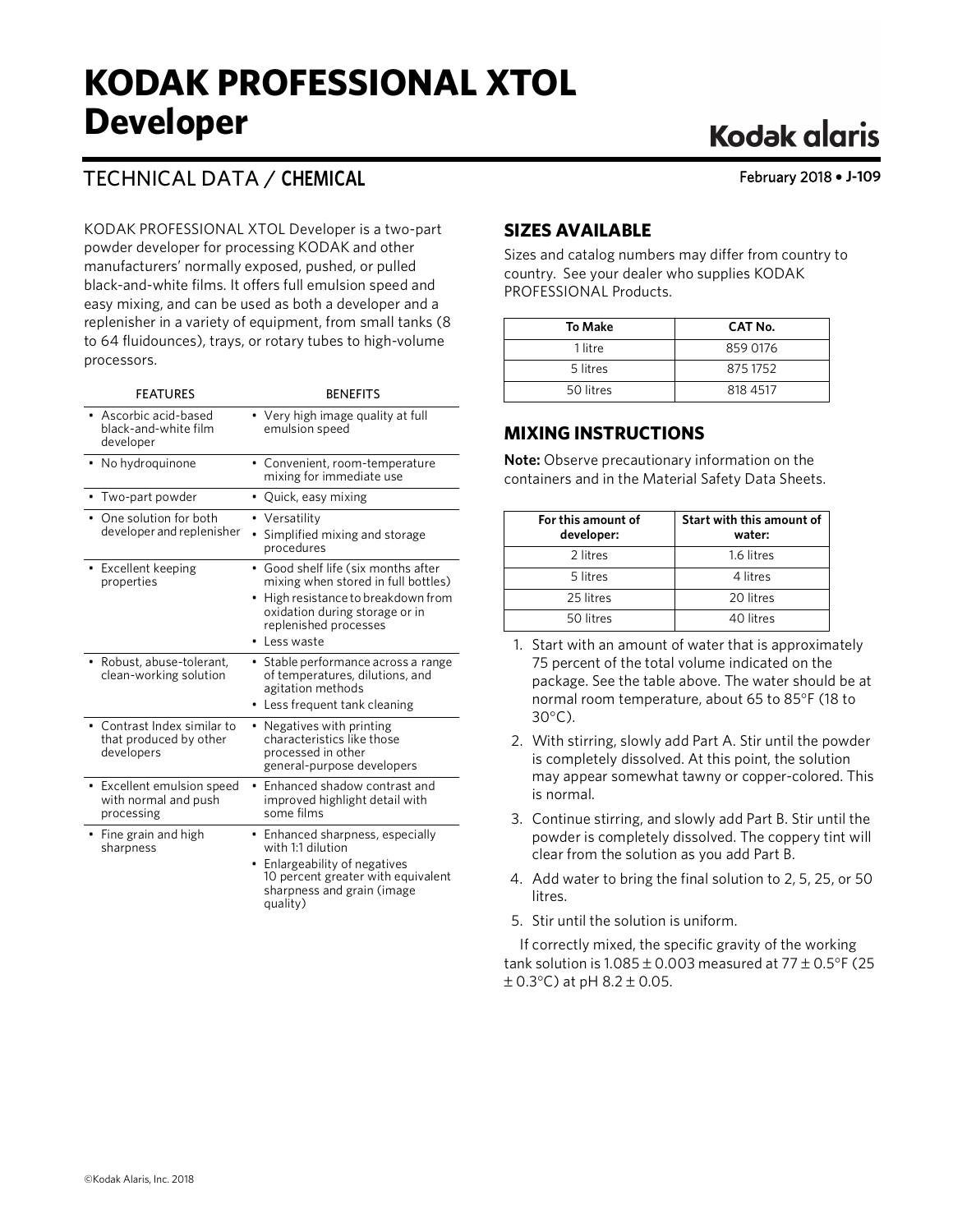#### **STORING SOLUTIONS**

#### **Storage of Mixed Solutions**

Store mixed KODAK PROFESSIONAL XTOL Developer in full, tightly closed containers or in a replenisher tank with a floating lid. To maintain shelf life, minimize the amount of air space in the storage container. Partially filled containers allow oxidation of the solution.

|                                         | <b>STORAGE LIFE OF UNUSED SOLUTIONS</b>                    |                                                                                       |  |  |  |  |  |  |  |  |  |  |  |
|-----------------------------------------|------------------------------------------------------------|---------------------------------------------------------------------------------------|--|--|--|--|--|--|--|--|--|--|--|
| In Full, Tightly<br>Closed<br>Container | In Partially Filled,<br><b>Tightly Closed</b><br>Container | In Replenisher Tank<br>with Floating Lid                                              |  |  |  |  |  |  |  |  |  |  |  |
| 6 months                                | At least 2 months                                          | Indefinitely if new<br>solution is added to<br>replaced that used by<br>the processor |  |  |  |  |  |  |  |  |  |  |  |

**Note:** If you use XTOL Developer diluted 1:1, dilute it just before you use it, and discard it after processing one batch of film. Do not reuse or replenish this diluted solution.

#### **PROCESSING INFORMATION SMALL-TANK, TRAY, AND ROTARY-TUBE PROCESSING**

See the appropriate table on the following pages for starting-point recommendations for specific films.

**Note:** Some rotary-tube processors allow replenishment of the developer. See "Replenishment" for more information.

#### **Using Full-Strength Developer**

Choose the appropriate table for development times and temperatures for using fresh, full-strength XTOL Developer. The capacity of the full-strength developer with normal, unreplenished processing is approximately 15 rolls of 135-36 or 120 film (or the equivalent of 80 square inches [516 square centimetres]) per litre, with time compensation.

To process the maximum number of rolls of film per litre of full-strength XTOL Developer, use time compensation according to the table below. Discard the developer after you process 15 rolls of film per litre.

|                                                                | <b>Time Compensation</b><br>for KODAK PROFESSIONAL XTOL Developer |                                                        |  |  |  |  |  |  |  |  |  |  |  |
|----------------------------------------------------------------|-------------------------------------------------------------------|--------------------------------------------------------|--|--|--|--|--|--|--|--|--|--|--|
| <b>Film Size</b>                                               | <b>Number of Rolls</b><br>(per litre)                             | Development-Time<br>Increase                           |  |  |  |  |  |  |  |  |  |  |  |
|                                                                | $1$ to $5$                                                        | Use normal<br>development time                         |  |  |  |  |  |  |  |  |  |  |  |
| 135-36<br>or 120 rolls<br>(80 square<br>inches <sup>*</sup> or | 6 to 10                                                           | Increase normal<br>development time by 15<br>percent   |  |  |  |  |  |  |  |  |  |  |  |
| equivalent)                                                    | 11 to 15                                                          | Increase adjusted<br>development time by 15<br>percent |  |  |  |  |  |  |  |  |  |  |  |

 $*80$  square inches = one 135-36 or 120 roll, four 4 x 5-inch sheets, or one 8 x 10-inch sheet; 160 square inches = one 220 roll.

The volume of full-strength XTOL Developer needed to cover the film will depend on the size of your tank or tray or the design of your rotary-tube processor.

#### **Using Diluted Developer**

Choose the appropriate development time and temperature table for starting-point recommendations for specific films in small tanks, tray, and rotary tubes.

You can dilute XTOL Developer 1:1 with water (developer:water) for one-shot (single-use) processing. Dilution at 1:1 will provide slightly greater film speed, enhanced sharpness and shadow detail, and slightly more grain.

Use diluted developer only once. Do not replenish or reuse diluted developer.

**Note:** If your water supply is exceptionally hard (above 200 ppm of CaCO<sup>3</sup>), you may need to use conditioned water to avoid cloudiness when you mix higher dilutions. Contact your water authority for information on the water in your area.

The volume of diluted XTOL Developer needed to cover the film will depend on the size of your tank or tray or the design of your rotary-tube processor. However, the minimum amount of diluted developer needed to cover the film may not contain enough active ingredients to develop the film fully in the recommended time. We recommend always starting with at least 100 mL (3.5 fluidounces) of full-strength developer to prepare the diluted solution for each 135-36 or 120 roll (or the equivalent of 80 square inches [516 square centimetres]). For example, when processing 4 rolls of film with developer diluted 1:1, use at least 800 mL even if the processing equipment will allow the use of less solution.

#### **Using Seasoned Developer**

To use seasoned XTOL Developer in an unreplenished manual process, see the appropriate development time and temperature table for starting-point recommendations for specific films.

You can take the solution from the developer overflow line or the working tank of an in-control replenished process. You can also "pre-season" fresh XTOL Developer by adding one of the following:

- 6.5 mL of KODAK Developer Starting Solution (CAT 146 6382) per litre of developer
- 1 mL of KODAK EKTACHROME R-3 First Developer II Starter (CAT 869 9795 [U.S. and Australia] or CAT 524 0007 [Europe]) per litre of XTOL Developer
- 1.2 mL of KODAK PROFESSIONAL First Developer Starter, Process E-6 (CAT 167 1577 [U.S.] or CAT 526 2670 [Europe and Asia]) per litre of developer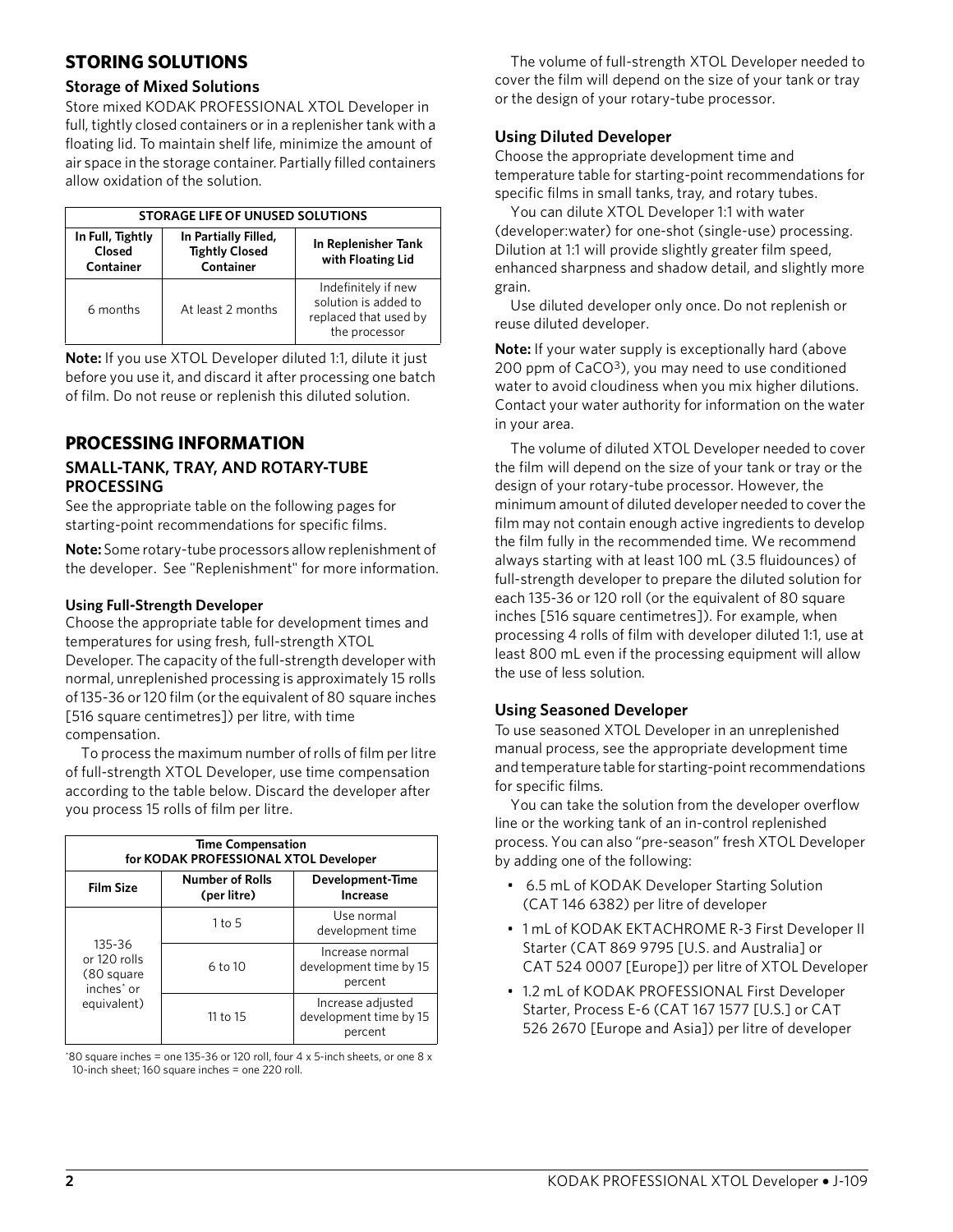#### **Agitating Rolls in Small Tanks**

The times given for small-tank processing in the development time and temperature tables are based on the following agitation procedure:

- 1. Fill the empty tank with developer.
- 2. Start the timer. In the dark, carefully place the loaded reel into the developer solution.
- 3. Quickly attach the top to the tank. Firmly tap the bottom of the tank against the work surface from a height of approximately 1 inch (2.5 cm) to dislodge air bubbles from the surface of the film. Air bubbles can interfere with development and produce low-density circles on the film.
- 4. Provide initial agitation of up to 5 cycles, depending on your results. For KODAK PROFESSIONAL T-MAX Films, provide initial agitation of 5 to 7 cycles in 5 seconds. For an invertible tank, one cycle consists of rotating the tank upside down and then back to the upright position. For a noninvertible tank, one cycle consists of sliding the tank back and forth over a 10-inch (25.4 cm) distance. With tanks that have a handle for turning the reel, rotate the reel back and forth gently through about one-half turn at a rate of one cycle per second during initial and subsequent agitation. Steps 2 through 4 will take approximately 7 to 20 seconds, depending on the type of tank.
- 5. Let the tank sit for the remainder of the first 30 seconds.
- 6. After the first 30 seconds, agitate for 5 seconds at 30-second intervals. Agitation should consist of 2 to 5 cycles, depending on the contrast you need and the type of tank.

#### **Agitating Sheet Film in Trays**

Presoaking sheets in water yields more even development, especially when multiple sheets of film are processed together. Even a single sheet should be presoaked so that the rate of development will be the same as multiple sheets processed together.

To process a single sheet:

- 1. Fill a tray with water that is at the same temperature as the developer.
- 2. Immerse the film in the water, making sure it is totally covered with solution. Rock the tray occasionally for about 1 minute, then transfer the film to the developer.
- 3. Slip the film into the developer. Rock the tray immediately to make sure the film is covered with solution.
- 4. Agitate the film by first raising the left side of the tray about 3/4 inch (2 cm). Lower it smoothly, and then immediately raise and lower the side nearest to you. Next, raise and lower the right-hand side, then the near side again. This agitation cycle takes about 8 seconds.
- 5. Agitate continuously throughout the development time.
- 6. At the end of the development time, drain the sheet for a few seconds and transfer it to the stop bath. To avoid contaminating the developer with stop bath, use one hand for lifting the sheet from the developer and the other hand for placing it in the stop bath.

To process two to six sheets together:

- 1. Fill a tray with water that is at the same temperature as the developer.
- 2. Immerse the sheets one at a time, emulsion side up, in the tray of water. Make sure that each sheet is covered with water before inserting the next one. Agitate by moving the bottom sheet to the top of the stack every few seconds. Go through the stack twice. Be careful that the corners of the sheet you are handling do not scratch the sheet under it.
- 3. Take the bottom sheet out of the tray of water, drain it for a few seconds, and place it in the developer, emulsion side up. Make sure that the sheet is covered with developer. Transfer the rest of the sheets to the developer in the same way. Interleave the stack, from bottom to top, until development is complete.

**Note:** When you use interleaving agitation, go through the stack of sheets completely. Rotate the first sheet in the developer 180° from the rest of the stack so that the notch is at the opposite end. This identifies it as the first sheet; be sure that it is the first sheet you remove from each solution.

4. At the end of the development time, transfer the sheets to the stop bath one at a time in the order they were placed in the developer. Drain each sheet for the same time that the sheets were drained in Step 3 when placed in the developer. To avoid contaminating the developer with stop bath, use one hand for lifting the sheets from the developer and the other hand for placing them in the stop bath.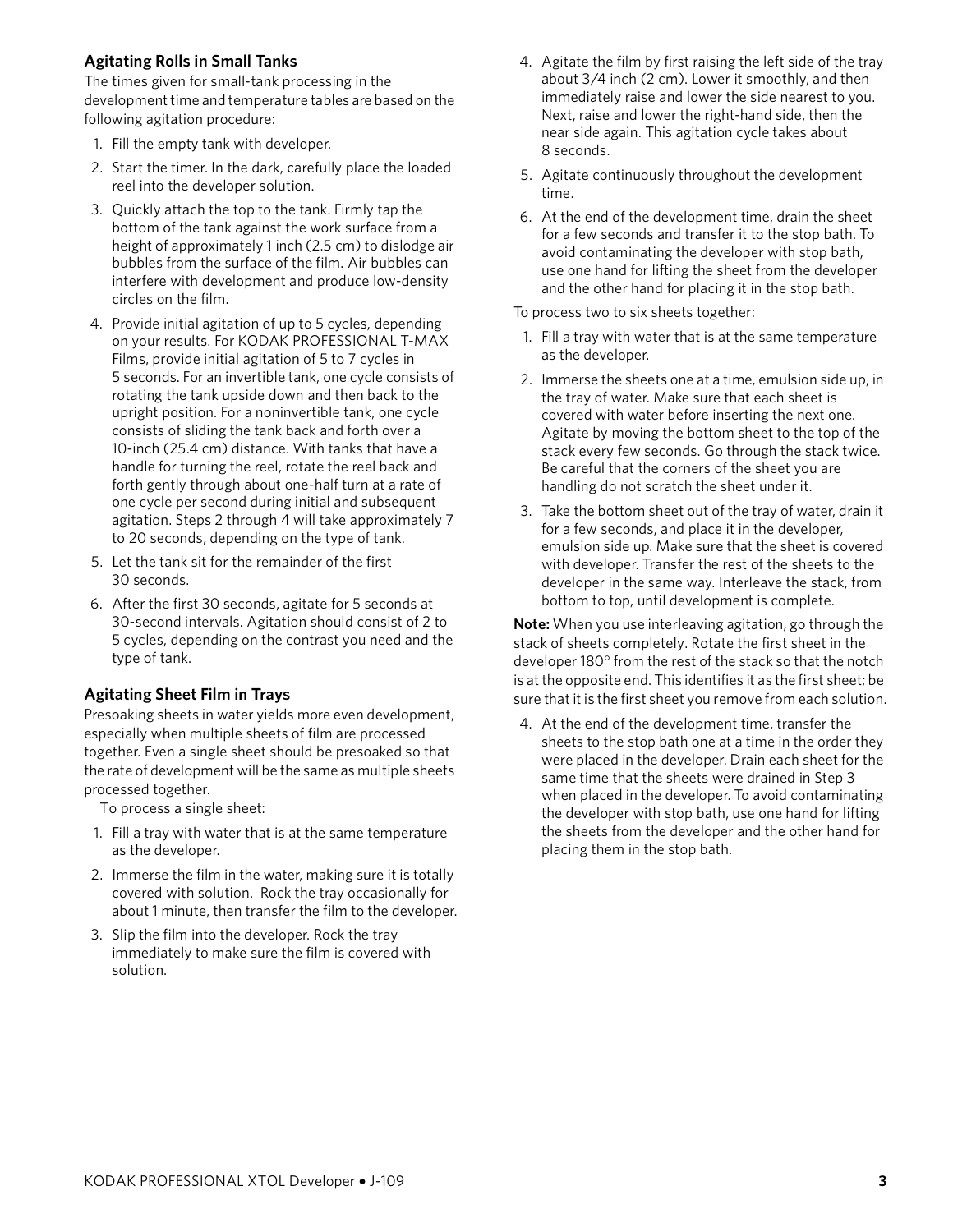#### **Final Steps in Small-Tank, Tray, and Rotary-Tube Processing**

| Step                   | Time                                                                                                                                       | Comments                                                                                                                                                                                                                                                                       |  |  |  |  |  |
|------------------------|--------------------------------------------------------------------------------------------------------------------------------------------|--------------------------------------------------------------------------------------------------------------------------------------------------------------------------------------------------------------------------------------------------------------------------------|--|--|--|--|--|
| Stop Bath              | 30 seconds                                                                                                                                 | Agitate continuously.                                                                                                                                                                                                                                                          |  |  |  |  |  |
| Fixer                  | Twice as long<br>as it takes the<br>film to clear<br>(lose its milky<br>appearance);<br>see the specific<br>film or fixer<br>instructions. | Agitate continuously for the<br>first 30 seconds and for<br>5 seconds at 30-second<br>intervals after that.                                                                                                                                                                    |  |  |  |  |  |
| Rinse                  | 30 seconds                                                                                                                                 | Rinse the film in the tank<br>under running water.                                                                                                                                                                                                                             |  |  |  |  |  |
| Hypo Clearing<br>Agent | 1 to 2 minutes                                                                                                                             | Agitate continuously for the<br>first 30 seconds and at<br>30-second intervals after<br>that.                                                                                                                                                                                  |  |  |  |  |  |
| Wash                   | 5 minutes                                                                                                                                  | Run the wash water at least<br>fast enough to provide a<br>complete change of water<br>in the container in<br>5 minutes. For rapid<br>washing in a small tank, fill<br>the tank to overflowing with<br>fresh water and then dump<br>it all out. Repeat this cycle<br>10 times. |  |  |  |  |  |
| PHOTO-FLO<br>Solution  | 30 seconds to<br>1 minute                                                                                                                  | To minimize drying marks,<br>treat the film with KODAK<br>PHOTO-FLO Solution after<br>washing.                                                                                                                                                                                 |  |  |  |  |  |
| Dry                    | As needed                                                                                                                                  | Dry in a dust-free place.                                                                                                                                                                                                                                                      |  |  |  |  |  |

#### **LARGE-TANK (REPLENISHED) PROCESSING**

See the large-tank development time and temperature tables for starting-point recommendations for specific films. For critical applications, run tests to determine the best development time. The recommendations in Tables 3 and 7 (Large Tank, Seasoned Developer) are based on a nitrogen-burst agitation cycle of two seconds at 10-second intervals. The recommendations in Tables 4 and 8 (Large Tank, Fresh Developer) are based on manual agitation at 1-minute intervals. Significantly more agitation may require slightly shorter development times; less agitation may require longer times.

If you have a broad film mix that requires a wide variety of development times, you may want to establish a few standard batch cycles, such as 5, 6, 7, 8, 10, and 12 minutes. Then you can assign each film to the nearest batch cycle, based on the recommendations in the tables.

#### **Starting (Preseasoning) a Fresh Working Tank Solution**

To start or preseason a fresh working tank solution:

- 1. Add one of the following to the empty developer tank:
	- 6.5 mL of KODAK Developer Starting Solution (CAT 146 6382) per litre of tank volume
	- 1 mL of KODAK EKTACHROME R-3 First Developer II Starter (CAT 869 9795 [U.S. and Australia] or CAT 524 0007 [Europe]) per litre of tank volume
	- 1.2 mL of KODAK PROFESSIONAL First Developer Starter, Process E-6 (CAT 167 1577 [U.S.] or CAT 526 2670 [Europe and Asia]) per litre of developer
- 2. Fill the developer tank with fresh XTOL Developer solution.
- 3. Stir or recirculate until the solution is uniform.

If you choose not to preseason the fresh tank, initial development times will be about 10 percent shorter than those in the tables, but times will approach the times in the tables as the tank approaches a steady state.

#### **Converting to KODAK PROFESSIONAL XTOL Developer from Another Developer**

Before changing to XTOL Developer, run several KODAK Black-and-White Film Process Control Strips (CAT 180 2990) through your current in-control process at each of your standard development times. Measure and note the Contrast Index of these strips. Drain and clean the developer tank.

To make a fresh working tank solution, follow the mixing directions above for starting a fresh working tank. Run several more process control strips, adjusting the development time and/or temperature until the process produces Contrast Index results that match your previous Contrast Index results.

For more information, see Kodak Alaris Publication No. Z-133E, *Monitoring and Troubleshooting KODAK Black-and-White Film Processes* (CAT 889 4784).

#### **Replenishment**

You can replenish this developer in systems that use the full-strength solution (not diluted developer). Use XTOL Developer as a replenisher at a rate of 70 mL for each 135-36 or 120 roll, or the equivalent of 80 square inches (516 square centimetres), of film processed.

You can monitor replenished systems with KODAK Black-and-White Film Process Control Strips (CAT 180 2990). Adjust the replenishment rate up or down in 10 mL increments to keep the process on aim. Allow adequate time for the process to stabilize between replenishment-rate adjustments. Use the lowest replenishment rate that will maintain process control. For more information, see Kodak Alaris Publication No. Z-133E, *Monitoring and Troubleshooting KODAK Black-and-White Film Processes* (CAT 889 4784).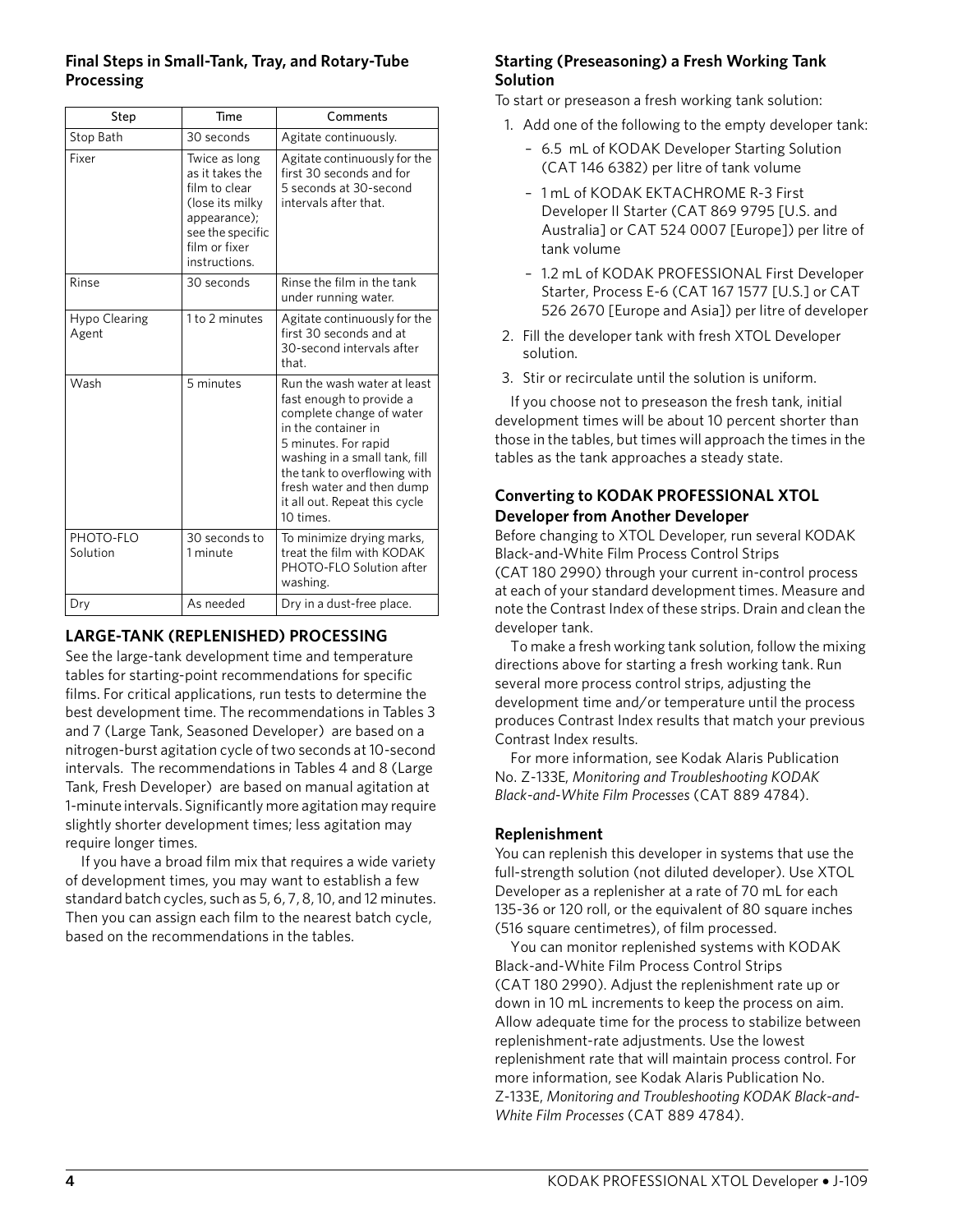#### **System Maintenance**

KODAK PROFESSIONAL XTOL Developer is very clean-working, and will rarely need replacement in a properly replenished and maintained process.

Take these steps for routine maintenance:

- Minimize air access to the replenisher tanks. Use floating lids.
- Use a small amount of water to rinse the developer from processor parts left exposed to air after shutdown.
- Replace evaporation losses with water at processor start-up.
- If your processor is equipped with recirculation filters, check them frequently, and change them as needed.

#### **Disposal**

Handle all chemicals carefully. When you mix solutions, wear goggles or a face shield, a protective apron, and protective gloves made from neoprene or nitrile rubber. Clean protective clothing after use to remove any chemical residue that can cause contamination. For more information about potential health hazards and safe handling of specific KODAK chemicals, see the chemical labels and the Material Safety Data Sheets (MSDSs) for the chemicals. MSDSs also provide regional contact information. MSDSs are available on the Kodak Alaris website at www.kodakalaris.com/es-mx/about/ehs

#### **Development Tables**

The following pages contain tables of starting-point development times and temperatures for developer solutions with and without dilution in small tanks, trays, rotary tubes, and large-tank replenished systems. This information includes processing data for KODAK films as well as for a sampling of other manufacturers' films. For critical applications, run tests to determine the best development time. Data for nominal film speeds are in bold face type.

| Table No.    | Title                                                                      | Page |
|--------------|----------------------------------------------------------------------------|------|
| Roll Films:  |                                                                            |      |
|              | Processing Roll Film in Small Tanks                                        | 6    |
| 2            | Processing Roll Film in Rotary Tubes                                       | 8    |
| 3            | Processing Roll Film in Large Tanks with Seasoned (Replenished) Developer  | 11   |
| 4            | Processing Roll Film in Large Tanks with Fresh Developer                   | 13   |
| Sheet Films: |                                                                            |      |
| 5            | Processing Sheet Film in Trays                                             | 14   |
| 6            | Processing Sheet Film in Rotary Tubes                                      | 14   |
|              | Processing Sheet Film in Large Tanks with Seasoned (Replenished) Developer | 15   |
| 8            | Processing Sheet Film Large Tanks with Fresh Developer                     | 15   |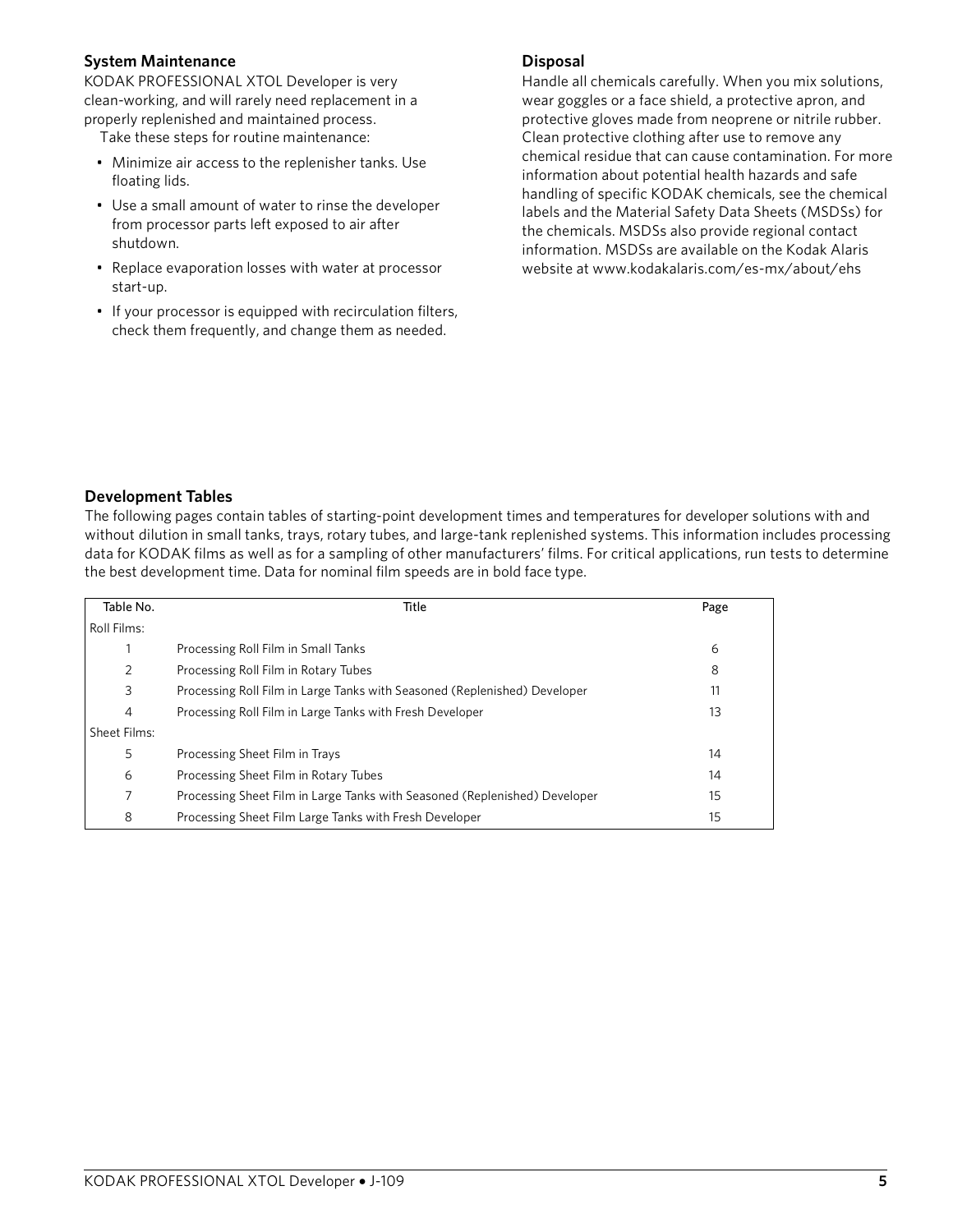#### **Table 1: Processing Roll Films in Small Tanks**

## **Important**

Development times shorter than 5 minutes may produce unsatisfactory uniformity.

|                                               |               |                |              |                                  |                                   |                                   | Small Tank, Full Strength Developer |                                   | Small Tank, 1:1 Developer         |                                   |                                   |                                   |
|-----------------------------------------------|---------------|----------------|--------------|----------------------------------|-----------------------------------|-----------------------------------|-------------------------------------|-----------------------------------|-----------------------------------|-----------------------------------|-----------------------------------|-----------------------------------|
| <b>ROLL FILM</b>                              | <b>FORMAT</b> | EI.            | СI           | $65^{\circ}F$<br>$(18^{\circ}C)$ | $68^{\circ}$ F<br>$(20^{\circ}C)$ | $70^{\circ}$ F<br>$(21^{\circ}C)$ | $75^\circ$ F<br>$(24^{\circ}C)$     | $80^{\circ}$ F<br>$(27^{\circ}C)$ | $68^{\circ}$ F<br>$(20^{\circ}C)$ | $70^{\circ}$ F<br>$(21^{\circ}C)$ | $75^{\circ}$ F<br>$(24^{\circ}C)$ | $80^{\circ}$ F<br>$(27^{\circ}C)$ |
|                                               |               | $125/250$ 0.56 |              | 61/2                             | 51/2                              | $\overline{\mathbf{5}}$           | $\overline{4}$                      | $\overline{\phantom{0}}$          | $8^{1/4}$                         | 71/2                              | 6                                 |                                   |
| KODAK PROFESSIONAL<br>PLUS-X 125 Film / 125PX | 135           | 500            | 0.72         | $9^{3}/4$                        | 81/4                              | 71/2                              | $5^{3}/_{4}$                        | $\overline{\phantom{0}}$          | $12\frac{1}{4}$                   | 111/4                             | $8\frac{3}{4}$                    | $\overline{\phantom{0}}$          |
|                                               |               | 1000           | 0.82         | 111/2                            | 10                                | 9                                 | $\overline{7}$                      |                                   | 143/4                             | $13\frac{1}{2}$                   | $10\frac{1}{2}$                   | $\overline{\phantom{0}}$          |
|                                               |               | 32/64          | $\vert$ 0.52 | 6                                | $5\frac{1}{4}$                    | $4^{3}/4$                         | $3^{3/4}$                           | $2^{3/4}$                         | 71/2                              | $6^{3}/4$                         | $5\frac{1}{4}$                    | 4                                 |
|                                               |               |                | 125 0.56     | $\overline{7}$                   | 6                                 | $5\frac{1}{2}$                    | $4\frac{1}{4}$                      | $3\frac{1}{4}$                    | $8^{1/4}$                         | 71/2                              | 6                                 | $\overline{\phantom{0}}$          |
| KODAK PROFESSIONAL<br>PLUS-X 125 Film / 125PX | 120/220       | 250            | 0.62         | 73/4                             | $6^{3}/4$                         | $6\frac{1}{4}$                    | $4^{3}/_{4}$                        | $3\frac{3}{4}$                    | 93/4                              | $8^{3}/_{4}$                      | $6\frac{3}{4}$                    | $5^{1/4}$                         |
|                                               |               | 500            | 0.72         | 93/4                             | 81/4                              | 71/2                              | $5^{3}/4$                           | 41/2                              | $12\frac{1}{4}$                   | 111/4                             | $8\frac{3}{4}$                    | $6^{3}/4$                         |
|                                               |               | 1000           | 0.82         | 111/2                            | 10 <sup>°</sup>                   | 9                                 | $\overline{7}$                      | 51/2                              | 143/4                             | 131/2                             | $10\frac{1}{2}$                   | 8                                 |
| KODAK PROFESSIONAL                            |               | 400/<br>800    | 0.56         | $\overline{\mathbf{8}}$          | $\overline{7}$                    | 61/4                              | 43/4                                | $\overline{\phantom{0}}$          | 9                                 | 81/2                              | 71/4                              |                                   |
| TRI-X 400 Film / 400TX                        | 135           | 1600           | 0.72         | 111/4                            | $9^{3}/4$                         | $8^{3}/4$                         | $6\frac{3}{4}$                      | $\overline{\phantom{0}}$          | $13\frac{1}{4}$                   | $12\frac{1}{4}$                   | $10\frac{1}{2}$                   | $\overline{\phantom{0}}$          |
|                                               |               | 3200           | 0.82         | $\equiv$                         | 111/2                             | $10^{1/2}$                        | 8                                   |                                   | $15\frac{1}{2}$                   | $14\frac{1}{2}$                   | $12^{1/4}$                        | $\overline{\phantom{0}}$          |
| KODAK PROFESSIONAL                            | 120/220       | 320/<br>640    | 0.56         | $8^{3}/4$                        | $7^{3}/_{4}$                      | $7^{1/4}$                         | $5^{3}/4$                           | $\qquad \qquad -$                 | $11^{1/4}$                        | $10^{1/4}$                        | 8                                 | $\overline{\phantom{m}}$          |
| TRI-X 320 Film / 320TXP                       |               | 1250           | 0.72         | 131/2                            | 12                                | 11                                | $8^{3}/_{4}$                        |                                   | 153/4                             | $14\frac{1}{2}$                   | 111/2                             | $\overline{\phantom{0}}$          |
|                                               |               | 25/50 0.52     |              | $8^{1/4}$                        | $6^{3}/4$                         | 6                                 | $4^{3}/_{4}$                        | $\qquad \qquad -$                 | 9                                 | 8                                 | 61/4                              | $4^{3}/4$                         |
| KODAK PROFESSIONAL                            | 135/120       | 100/<br>200    | 0.56         | $8^{3}/_{4}$                     | $7\frac{1}{2}$                    | 61/2                              | 5                                   | $\overline{\phantom{0}}$          | 91/2                              | 81/2                              | 61/2                              | 5                                 |
| T-MAX 100 Film / 100TMX                       |               | 200            | 0.62         | 93/4                             | 8                                 | 71/4                              | 51/2                                | $\overline{\phantom{0}}$          | $10\frac{1}{2}$                   | 91/2                              | 71/4                              | 51/2                              |
|                                               |               | 400            | 0.72         | 111/2                            | 91/2                              | 81/2                              | 61/2                                | $\overline{\phantom{0}}$          | $12\frac{1}{4}$                   | $10^{3}/4$                        | 81/4                              | $6\frac{1}{4}$                    |
|                                               |               | 800            | 0.82         | 123/4                            | $10\frac{1}{2}$                   | 91/2                              | 71/4                                |                                   | 131/4                             | 113/4                             | 9                                 | $\overline{7}$                    |
| KODAK T-MAX 400                               | 135/120       | 100/200        | 0.52         | $\overline{\phantom{m}}$         | $\qquad \qquad -$                 |                                   | $\qquad \qquad -$                   | —                                 |                                   | $\overline{\phantom{0}}$          | $\overline{\phantom{m}}$          | —                                 |
| Professional / TMY;                           |               | 400            | 0.56         | $7^{1/4}$                        | 61/2                              | 61/4                              | $5\frac{1}{4}$                      | -                                 | $9^{1/4}$                         | 81/2                              | 7                                 | $\overline{\phantom{0}}$          |
| KODAK T-MAX 400 Pro;<br>KODAK PROFESSIONAL    |               | 800            | 0.62         | $\overline{\phantom{0}}$         | 61/2                              | $\overline{\phantom{0}}$          | $5\frac{1}{4}$                      | $\overline{\phantom{0}}$          | 91/4                              | $\overline{\phantom{0}}$          | $\overline{7}$                    |                                   |
| T-MAX 400 Film /                              |               | 1600           | 0.72         |                                  | 81/2                              |                                   | 61/2                                | $\qquad \qquad -$                 | 121/4                             | $\overline{\phantom{0}}$          | 9                                 | —                                 |
| 400TMY                                        |               | 3200           | 0.82         | $\overline{\phantom{0}}$         | $\overline{\phantom{0}}$          |                                   | 71/4                                |                                   |                                   | $\equiv$                          | 10                                | $\overline{\phantom{0}}$          |
|                                               |               | 400            | 0.52         |                                  | 91/2                              | 81/2                              | 63/4                                | $5\frac{1}{4}$                    | $12\frac{1}{2}$                   | 111/2                             | 10                                | 8                                 |
|                                               |               | 800            | 0.56         |                                  | $10\frac{1}{2}$                   | 91/2                              | 71/2                                | 61/2                              | 14                                | 13                                | 111/2                             | 9                                 |
| KODAK PROFESSIONAL                            |               | 1600           | 0.62         | $\overline{\phantom{0}}$         | $11^{1/2}$                        | $10^{1/2}$                        | $8^{1/4}$                           | 61/2                              | 16                                | 14                                | $12^{1/2}$                        | 10                                |
| T-MAX P3200 Film /                            | 135           | 3200           | 0.72         |                                  | $13^{1/2}$                        | $12\frac{1}{4}$                   | 91/2                                | 71/2                              | $18\frac{1}{2}$                   | $16\frac{1}{2}$                   | $14\frac{1}{2}$                   | 111/2                             |
| P3200TMZ                                      |               | 6400           | 0.82         | $\qquad \qquad -$                | 151/4                             | 14                                | 11                                  | 81/2                              | 201/2                             | 181/2                             | 16                                | 13                                |
|                                               |               | 12500          | 0.92         |                                  | $17^{1/4}$                        | 153/4                             | $12\frac{1}{4}$                     | 93/4                              | 221/2                             | 20 <sup>1</sup> /2                | 18                                | $14\frac{1}{2}$                   |
|                                               |               | 25000          | 1.02         | $\overline{\phantom{0}}$         | 19                                | 171/2                             | 133/4                               | 103/4                             | 25                                | 23                                | 20                                | 16                                |
|                                               |               |                | 0.52         | 61/2                             | $5\frac{1}{2}$                    | 5                                 | 4                                   | $3\frac{1}{4}$                    | 8                                 | 71/2                              | $6\frac{1}{4}$                    | 5                                 |
| KODAK High Speed Infrared                     |               | See            | 0.58         | $7^{1/4}$                        | 6                                 | $5\frac{1}{2}$                    | 41/2                                | $3\frac{3}{4}$                    | $8^{3}/_{4}$                      | $8^{1/4}$                         | 7                                 | $5\frac{1}{2}$                    |
| $/$ HIE                                       | 135           | Pub No.        | 0.65         | 8                                | $6^{3}/4$                         | 6                                 | 5                                   | $4^{1/4}$                         | $9^{3}/4$                         | 9                                 | 71/2                              | 6                                 |
|                                               |               | $F-13$         | 0.75         | 91/4                             | 73/4                              | $\overline{7}$                    | 53/4                                | 43/4                              | $10^{3/4}$                        | 10                                | 81/2                              | 63/4                              |
|                                               |               |                | 0.85         | 101/2                            | $\overline{9}$                    | 8                                 | 61/2                                | 51/2                              | $12\frac{1}{2}$                   | 111/2                             | 91/4                              | 71/2                              |
|                                               |               | 100/200        | 0.52         | $\overline{9}$                   | 71/2                              | 61/2                              | $\overline{5}$                      | 33/4                              | $8^{1/4}$                         | 71/2                              | 6                                 | 41/2                              |
| FUJI NEOPAN 400                               |               | 400            | 0.58         | 10                               | $8\frac{1}{4}$                    | $7^{1/4}$                         | $5\frac{3}{4}$                      | 41/2                              | $9^{3}/_{4}$                      | 9                                 | 7                                 | $5^{1/4}$                         |
| Professional                                  | 135           |                | 800 0.65     | 111/2                            | 93/4                              | $8\frac{3}{4}$                    | 61/2                                | 5                                 | 111/2                             | $10\frac{1}{2}$                   | 8                                 | 6                                 |
|                                               |               | 1600           | 0.75         | 131/2                            | 111/2                             | $10^{1/2}$                        | 8                                   | 61/4                              | $13\frac{1}{2}$                   | $12\frac{1}{2}$                   | 93/4                              | $7^{1/4}$                         |
|                                               |               | 3200           | 0.85         | 16                               | 131/2                             | 12                                | 91/2                                | 71/2                              | 161/2                             | 15                                | 111/2                             | $8\frac{1}{2}$                    |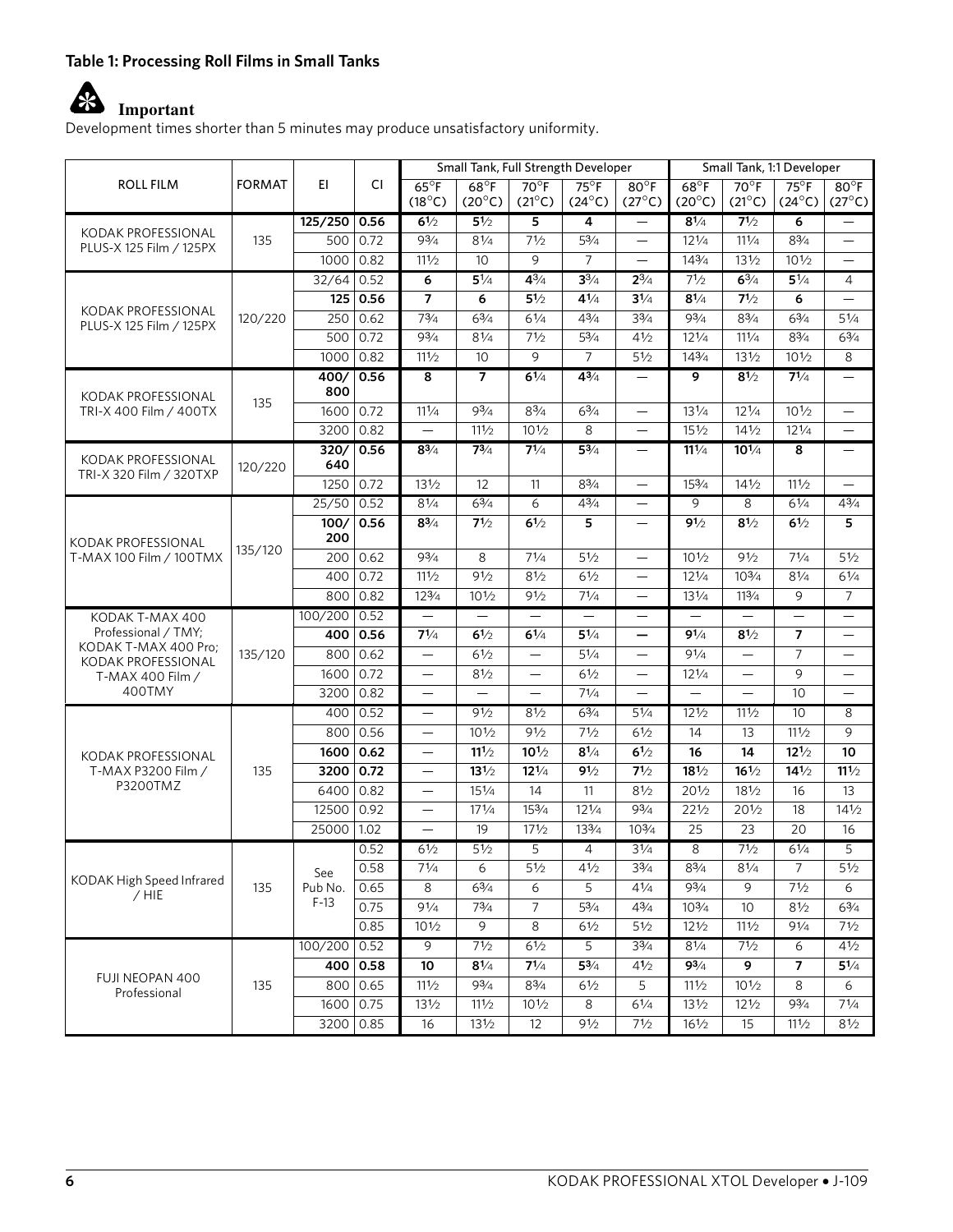|                                  |               |              |            |                                  | Small Tank, Full Strength Developer<br>Small Tank, 1:1 Developer |                                   |                                 |                                   |                                   |                                   |                                 |                                   |      |
|----------------------------------|---------------|--------------|------------|----------------------------------|------------------------------------------------------------------|-----------------------------------|---------------------------------|-----------------------------------|-----------------------------------|-----------------------------------|---------------------------------|-----------------------------------|------|
| <b>ROLL FILM</b>                 | <b>FORMAT</b> | EI.          | CI.        | $65^{\circ}F$<br>$(18^{\circ}C)$ | $68^{\circ}F$<br>$(20^{\circ}C)$                                 | $70^{\circ}$ F<br>$(21^{\circ}C)$ | $75^\circ$ F<br>$(24^{\circ}C)$ | $80^{\circ}$ F<br>$(27^{\circ}C)$ | $68^{\circ}$ F<br>$(20^{\circ}C)$ | $70^{\circ}$ F<br>$(21^{\circ}C)$ | $75^\circ$ F<br>$(24^{\circ}C)$ | $80^{\circ}$ F<br>$(27^{\circ}C)$ |      |
|                                  |               | 200          | 0.52       | 41/4                             | 4                                                                | $3\frac{1}{2}$                    | 3                               | $2\frac{1}{4}$                    | 51/2                              | 5                                 | 4                               | $3\frac{1}{2}$                    |      |
|                                  |               | 400          | 0.58       | 5                                | 41/2                                                             | $\overline{4}$                    | 31/4                            | 21/2                              | 6                                 | 51/2                              | 41/2                            | $3\frac{3}{4}$                    |      |
| FUJI NEOPAN 1600                 | 135           |              | 800 0.65   | 51/2                             | 5                                                                | 41/2                              | 31/2                            | 3                                 | $6^{3}/4$                         | $6^{1/4}$                         | 5                               | $4^{1/4}$                         |      |
| Professional                     |               | 1600         | 0.75       | 61/2                             | $5^{3}/4$                                                        | 5                                 | $\overline{4}$                  | 31/2                              | 71/2                              | $\overline{7}$                    | $5^{3}/4$                       | $4^{3}/_{4}$                      |      |
|                                  |               | 3200         | 0.85       | 71/2                             | 61/2                                                             | 51/2                              | $4^{3}/4$                       | $\overline{4}$                    | 81/2                              | 8                                 | 61/2                            | $5^{1/4}$                         |      |
|                                  |               | 6400         | 0.95       | 9                                | 71/4                                                             | 61/2                              | 51/2                            | $4^{3}/4$                         | 93/4                              | 9                                 | 71/2                            | 6                                 |      |
|                                  |               |              | 25 0.52    | $7^{1/4}$                        | 6                                                                | $5\frac{1}{2}$                    | $4^{1/4}$                       | $3\frac{1}{4}$                    | $6^{3}/4$                         | $\overline{6}$                    | 41/2                            | 31/2                              |      |
|                                  |               |              | 50 0.58    | 81/2                             | $\overline{7}$                                                   | 6                                 | $4^{3}/_{4}$                    | $3\frac{3}{4}$                    | $7^{3/4}$                         | $\overline{7}$                    | $5\frac{1}{4}$                  | 4                                 |      |
| <b>ILFORD PAN F Plus</b>         | 135           | 100          | 0.65       | 91/2                             | 8                                                                | $\overline{7}$                    | 51/2                            | 41/4                              | 91/2                              | 81/2                              | 61/4                            | 41/2                              |      |
|                                  |               | 200          | 0.75       | 11                               | 9                                                                | 8                                 | 61/4                            | 43/4                              | 111/4                             | 10                                | 71/2                            | 51/2                              |      |
|                                  |               | 400          | 0.85       | 121/2                            | 10                                                               | 9                                 | $\overline{7}$                  | $5\frac{1}{2}$                    | 13                                | 111/2                             | 81/2                            | 61/2                              |      |
|                                  |               | $32/64$ 0.52 |            | $\overline{8}$                   | 61/2                                                             | $5\frac{1}{2}$                    | 41/2                            | 31/2                              | 81/2                              | 71/2                              | 51/2                            | $\overline{4}$                    |      |
|                                  |               |              | 125 0.58   | 91/2                             | 8                                                                | 61/2                              | $5\frac{1}{4}$                  | $\overline{4}$                    | 10                                | 9                                 | 61/2                            | 5                                 |      |
| <b>ILFORD FP-4 Plus</b>          | 135           | 250          | 0.65       | 11                               | $\overline{9}$                                                   | 71/2                              | 6                               | 41/2                              | 12                                | $10^{3/4}$                        | 8                               | 6                                 |      |
|                                  |               | 500          | 0.75       | 14                               | 11                                                               | 91/4                              | 71/2                            | $5\frac{1}{2}$                    | $14\frac{1}{2}$                   | 13                                | 91/2                            | $\overline{7}$                    |      |
|                                  |               | 1000         | 0.85       | 171/2                            | 14                                                               | 111/2                             | 91/4                            | $\overline{7}$                    | 171/2                             | $15\frac{1}{2}$                   | 111/2                           | 81/2                              |      |
|                                  |               | 100/200      | 0.52       | 81/2                             | 71/2                                                             | 63/4                              | $5\frac{1}{4}$                  | $\overline{4}$                    | $10^{1/4}$                        | 9                                 | 61/2                            | 5                                 |      |
|                                  |               |              | 400 0.58   | 10                               | $8^{1/2}$                                                        | 8                                 | $6^{1/4}$                       | $4^{3}/_{4}$                      | 12                                | $10^{1/2}$                        | 71/2                            | $5^{3}/4$                         |      |
| <b>ILFORD HP-5 Plus</b>          | 135           | 800          | 0.65       | 12                               | $10^{1/2}$                                                       | 91/2                              | 71/2                            | $5\frac{3}{4}$                    | $14\frac{1}{4}$                   | $12\frac{1}{2}$                   | $8\frac{3}{4}$                  | 61/2                              |      |
|                                  |               | 1600         | 0.75       | 16                               | 13                                                               | 12                                | 9                               | $\overline{7}$                    | 18                                | 16                                | 111/2                           | 8                                 |      |
|                                  |               | 3200         | 0.85       | <b>NR</b>                        | 171/2                                                            | 15                                | 111/2                           | 81/2                              | 221/2                             | 20                                | 14                              | 10                                |      |
|                                  |               |              | 25/50      | 0.52                             | $\overline{8}$                                                   | 63/4                              | $\overline{6}$                  | 41/2                              | 31/2                              | $\overline{9}$                    | $\overline{8}$                  | 6                                 | 43/4 |
|                                  |               |              | 100   0.58 | 91/2                             | 8                                                                | $\overline{7}$                    | 51/2                            | $4^{1/4}$                         | $10^{1/2}$                        | 91/2                              | $7^{1/4}$                       | $5\frac{1}{2}$                    |      |
| ILFORD DELTA 100<br>Professional | 135           | 200          | 0.65       | 111/2                            | 91/2                                                             | 81/2                              | 61/2                            | 5                                 | 12                                | 11                                | 81/2                            | 61/2                              |      |
|                                  |               | 400          | 0.75       | 141/2                            | 111/2                                                            | $10\frac{1}{2}$                   | 8                               | 61/4                              | 14                                | 123/4                             | $10^{1/4}$                      | 8                                 |      |
|                                  |               | 800          | 0.85       | 181/2                            | 141/2                                                            | 123/4                             | 91/2                            | 71/2                              | 163/4                             | 151/2                             | 121/2                           | 91/2                              |      |
|                                  |               | 100/200      | 0.52       | $\overline{7}$                   | 6                                                                | $5\frac{1}{2}$                    | $4\frac{1}{4}$                  | $3\frac{1}{4}$                    | $\overline{9}$                    | $\overline{8}$                    | 6                               | $4^{3}/_{4}$                      |      |
|                                  |               |              | 400 0.58   | 8                                | $\overline{7}$                                                   | 61/4                              | 5                               | $\overline{\mathbf{4}}$           | $10^{1/2}$                        | 91/2                              | $\overline{7}$                  | $5\frac{1}{2}$                    |      |
| ILFORD DELTA 400<br>Professional | 135           | 800          | 0.65       | 91/2                             | 8                                                                | 71/2                              | $5^{3}/4$                       | 41/2                              | $12\frac{1}{4}$                   | 11                                | 81/2                            | 61/2                              |      |
|                                  |               | 1600         | 0.75       | 111/2                            | 10 <sup>°</sup>                                                  | $\mathsf{Q}$                      | $\overline{7}$                  | $5\frac{1}{2}$                    | $14\frac{1}{2}$                   | 13                                | 10                              | 8                                 |      |
|                                  |               | 3200 0.85    |            | 14                               | 12                                                               | 103/4                             | $8^{1/4}$                       | 61/2                              | 17                                | $15\frac{1}{2}$                   | 12                              | 91/2                              |      |

NR = Not Recommended, as determined by testing.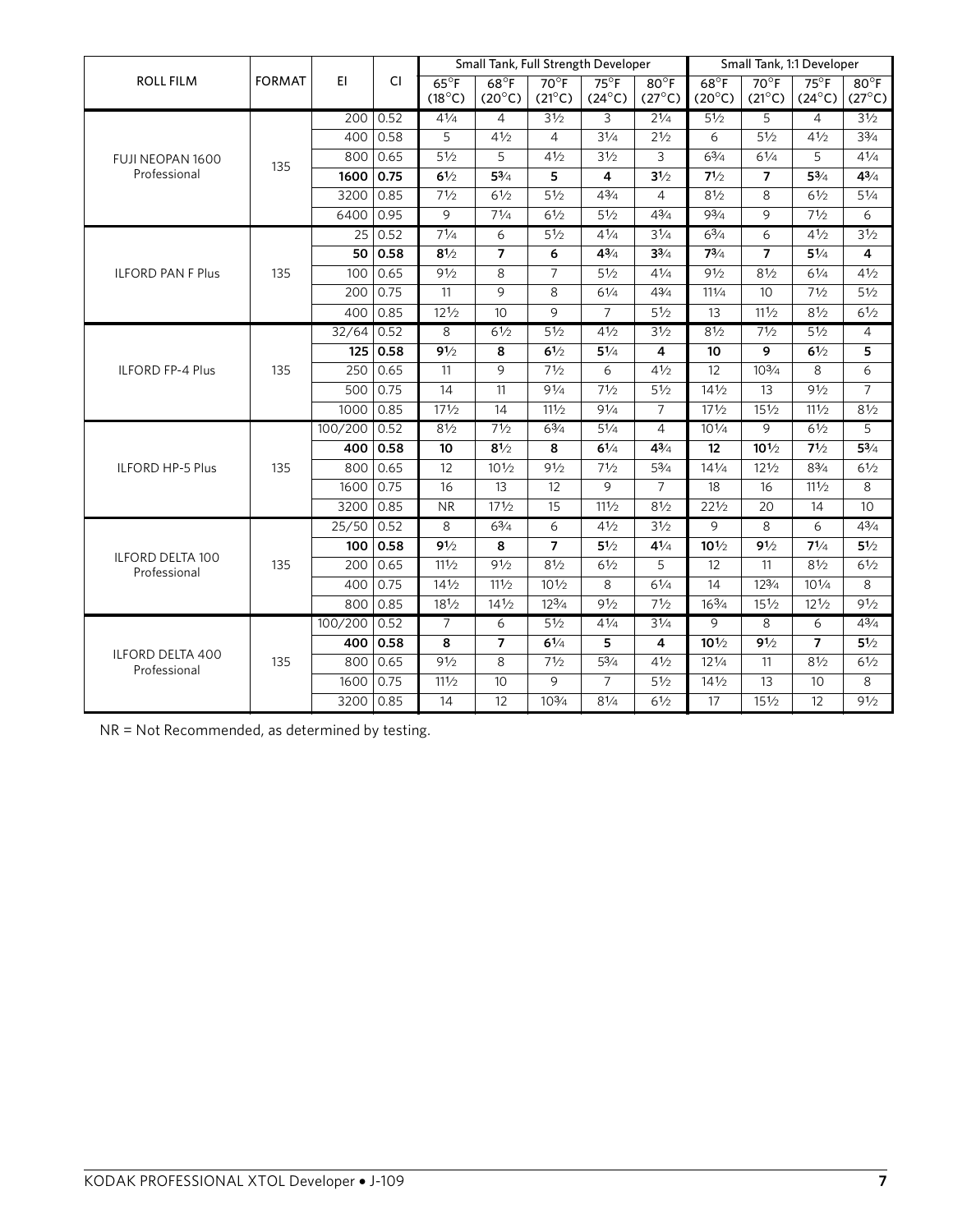#### **Table 2: Processing Roll Films in Rotary Tubes**

### **Important**

Development times shorter than 4 minutes may produce unsatisfactory uniformity.

| <b>ROLL FILM</b>                              | <b>FORMAT</b> | E1           | <b>CI</b>    | Rotary Tube, Fresh, Full<br><b>Strength Developer</b> |                                  |                                   | Rotary Tube, Fresh 1:1 Developer |                                   |                                   |                                 | Rotary Tube, Seasoned<br>(Replenished) Developer |                                   |                                   |                                   |                                  |
|-----------------------------------------------|---------------|--------------|--------------|-------------------------------------------------------|----------------------------------|-----------------------------------|----------------------------------|-----------------------------------|-----------------------------------|---------------------------------|--------------------------------------------------|-----------------------------------|-----------------------------------|-----------------------------------|----------------------------------|
|                                               |               |              |              | $65^{\circ}$ F<br>$(18^{\circ}C)$                     | $68^{\circ}F$<br>$(20^{\circ}C)$ | $70^{\circ}$ F<br>$(21^{\circ}C)$ | $75^\circ F$<br>$(24^{\circ}C)$  | $68^{\circ}$ F<br>$(20^{\circ}C)$ | $70^{\circ}$ F<br>$(21^{\circ}C)$ | $75^\circ F$<br>$(24^{\circ}C)$ | $80^{\circ}$ F<br>$(27^{\circ}C)$                | $65^{\circ}$ F<br>$(18^{\circ}C)$ | $68^{\circ}$ F<br>$(20^{\circ}C)$ | $70^{\circ}$ F<br>$(21^{\circ}C)$ | $75^\circ$ F<br>$(24^{\circ}C)$  |
|                                               |               | $32/64$ 0.52 |              | 6                                                     | $5\frac{1}{4}$                   | $4^{3}/4$                         | $3^{3}/4$                        | 71/2                              | $6^{3}/4$                         | $5\frac{1}{4}$                  | $\overline{4}$                                   | 71/4                              | $6\frac{1}{4}$                    | $5^{3}/_{4}$                      | $4^{1}/4$                        |
|                                               |               | 125/250 0.56 |              | $6^{3/4}$                                             | $5^{3}/_{4}$                     | $5\frac{1}{4}$                    | 4                                | $8^{1/4}$                         | 71/2                              | 6                               |                                                  | 81/4                              | $\overline{7}$                    | 61/2                              | $4^{3}/_{4}$                     |
| KODAK PROFESSIONAL<br>PLUS-X 125 Film / 125PX | 135           | 250          | 0.62         | 73/4                                                  | $6^{3}/4$                        | $6^{1/4}$                         | 43/4                             | 93/4                              | $8\frac{3}{4}$                    | $6^{3}/4$                       | 51/4                                             | 93/4                              | 81/4                              | 71/2                              | $5^{3}/4$                        |
|                                               |               |              | $500$ 0.72   | 93/4                                                  | 81/4                             | 71/2                              | 53/4                             | 121/4                             | 111/4                             | $8^{3}/4$                       | 63/4                                             | $12^{1/4}$                        | $10\frac{1}{2}$                   | 91/2                              | $\overline{7}$                   |
|                                               |               | $1000$ 0.82  |              | 111/2                                                 | 10                               | 9                                 | $\overline{7}$                   | 143/4                             | 131/2                             | 101/2                           | 8                                                | 15                                | 123/4                             | 111/2                             | 81/2                             |
|                                               |               | $32/64$ 0.52 |              | 6                                                     | 51/4                             | 43/4                              | 33/4                             | 71/2                              | 63/4                              | $5\frac{1}{4}$                  | $\overline{4}$                                   | 71/4                              | 61/4                              | 53/4                              | 41/4                             |
|                                               |               |              | $125$ 0.56   | $6^{3/4}$                                             | $5^{3/4}$                        | $5\frac{1}{4}$                    | 4                                | $8^{1/4}$                         | 71/2                              | 6                               |                                                  | $8^{1/4}$                         | $\overline{7}$                    | 61/2                              | $4^{3}/_{4}$                     |
| KODAK PROFESSIONAL                            | 120/220       | 250          | 0.62         | $7^{3}/4$                                             | $6\frac{3}{4}$                   | 61/4                              | $4\frac{3}{4}$                   | 93/4                              | $8\frac{3}{4}$                    | $6\frac{3}{4}$                  | 51/4                                             | 93/4                              | 81/4                              | 71/2                              | $5^{3}/4$                        |
| PLUS-X 125 Film / 125PX                       |               |              | 500   0.72   | $9^{3}/_{4}$                                          | 81/4                             | 71/2                              | $5\frac{3}{4}$                   | $12\frac{1}{4}$                   | $11^{1/4}$                        | $8^{3}/4$                       | $6^{3}/4$                                        | $12^{1/4}$                        | $10\frac{1}{2}$                   | 91/2                              | $\overline{7}$                   |
|                                               |               | 1000         | 0.82         | 111/2                                                 | 10                               | 9                                 | $\overline{7}$                   | 143/4                             | 131/2                             | $10\frac{1}{2}$                 | 8                                                | 15                                | $12^{3}/4$                        | 111/2                             | 81/2                             |
|                                               |               | 100/200 0.52 |              | 71/4                                                  | $6\frac{1}{4}$                   | $5\frac{3}{4}$                    | $4\frac{1}{4}$                   | $\overline{\phantom{0}}$          | $\overline{\phantom{0}}$          |                                 |                                                  | 9                                 | 71/2                              | $6\frac{3}{4}$                    | 5                                |
|                                               |               | 400/800 0.56 |              | 8                                                     | $\overline{7}$                   | 61/4                              | 43/4                             | 9                                 | 81/2                              | 71/4                            | $\overline{\phantom{0}}$                         | 10                                | 81/2                              | 71/2                              | 51/2                             |
| KODAK PROFESSIONAL<br>TRI-X 400 Film / 400TX  | 135/120       |              | 800   0.62   | 91/4                                                  | 8                                | 71/4                              | $5\frac{1}{2}$                   |                                   |                                   | $\overline{\phantom{m}}$        |                                                  | 113/4                             | 93/4                              | $8^{3}/4$                         | 61/2                             |
|                                               |               | 1600         | $\vert$ 0.72 | 111/4                                                 | 93/4                             | $8\frac{3}{4}$                    | $6\frac{3}{4}$                   | 131/4                             | $12^{1/4}$                        | $10^{1/2}$                      | $\overline{\phantom{0}}$                         | $14\frac{1}{2}$                   | $12^{1/4}$                        | $10^{3/4}$                        | 8                                |
|                                               |               | 3200 0.82    |              | $\qquad \qquad -$                                     | 111/2                            | $10^{1/2}$                        | 8                                | $15\frac{1}{2}$                   | $14\frac{1}{2}$                   | $12\frac{1}{4}$                 |                                                  |                                   | 143/4                             | 13                                | 93/4                             |
|                                               |               | 80/160 0.52  |              | 8                                                     | $\overline{7}$                   | $6\frac{1}{2}$                    | 5                                | $\qquad \qquad -$                 | $\qquad \qquad =$                 | $\overline{\phantom{0}}$        |                                                  | $9^{3}/4$                         | $8\frac{1}{2}$                    | $7^{3}/_{4}$                      | 6                                |
| KODAK PROFESSIONAL                            | 120/220       | 320/640 0.56 |              | $8^{3/4}$                                             | $7^{3}/4$                        | $7\frac{1}{4}$                    | $5^{3}/4$                        | $11^{1/4}$                        | $10^{1/4}$                        | 8                               | $\overline{\phantom{0}}$                         | 11                                | 91/2                              | $8^{3}/_{4}$                      | $6^{3}/4$                        |
| TRI-X 320 Film / 320TXP                       |               |              | 640 0.62     | $10^{3/4}$                                            | 91/4                             | 81/2                              | $6\frac{3}{4}$                   | $\overline{\phantom{0}}$          |                                   | $\overline{\phantom{0}}$        | $\overline{\phantom{0}}$                         | $13\frac{1}{2}$                   | $11\frac{1}{2}$                   | $10\frac{1}{2}$                   | 8                                |
|                                               |               | 1250 0.72    |              | 131/2                                                 | 12                               | 11                                | $8\frac{3}{4}$                   | 153/4                             | $14\frac{1}{2}$                   | 111/2                           |                                                  | 171/2                             | 15                                | 131/2                             | $10^{1/4}$                       |
|                                               |               | 25/50        | 0.52         | 81/4                                                  | $6\frac{3}{4}$                   | 6                                 | $4^{3}/_{4}$                     | 9                                 | 8                                 | 61/4                            | $4^{3}/4$                                        | 10                                | $8^{1/4}$                         | $7^{1/4}$                         | $5\frac{1}{2}$                   |
|                                               |               | 100/200      | 0.56         | $8^{3/4}$                                             | 71/4                             | 61/2                              | 5                                | 93/4                              | $8\frac{3}{4}$                    | $6^{3/4}$                       | 5                                                | 11                                | 9                                 | 8                                 | 6                                |
| KODAK PROFESSIONAL<br>T-MAX 100 Film / 100TMX | 135/120       | 200          | 0.62         | 93/4                                                  | 8                                | 71/4                              | 51/2                             | 101/2                             | 91/2                              | 71/4                            | 51/2                                             | 121/4                             | 10                                | 83/4                              | 61/2                             |
|                                               |               | 400          | 0.72         | 111/2                                                 | 91/2                             | 81/2                              | 61/2                             | $12\frac{1}{4}$                   | 103/4                             | 81/4                            | 61/4                                             | 143/4                             | 12                                | 101/2                             | 73/4                             |
|                                               |               | 800          | 0.82         | 123/4                                                 | $10\frac{1}{2}$                  | 91/2                              | 71/4                             | $13\frac{1}{4}$                   | 113/4                             | 9                               | $\overline{7}$                                   | $16\frac{1}{2}$                   | $13\frac{1}{2}$                   | 113/4                             | $8\frac{3}{4}$                   |
| KODAK T-MAX 400                               |               | 100/200 0.52 |              |                                                       | $\overline{\phantom{m}}$         | $\overline{\phantom{a}}$          |                                  |                                   | $\overline{\phantom{0}}$          | $\overline{\phantom{0}}$        | $\overline{\phantom{0}}$                         | $\overline{\phantom{m}}$          | $\overline{\phantom{0}}$          | $\qquad \qquad -$                 | $\overline{\phantom{0}}$         |
| Professional / TMY; KODAK                     |               |              | 400 0.56     | 71/4                                                  | 61/2                             | 61/4                              | 51/4                             | 91/4                              | 81/2                              | $\overline{7}$                  | $\qquad \qquad -$                                |                                   | $\overline{\phantom{0}}$          | $\overline{\phantom{m}}$          | $\overline{\phantom{m}}$         |
| T-MAX 400 Pro; KODAK                          | 135/120       | 800          | 0.62         | $\qquad \qquad -$                                     | 61/2                             | 61/4                              | 51/4                             | 91/4                              | 81/2                              | $\overline{7}$                  |                                                  | $\overline{\phantom{m}}$          | $\overline{\phantom{0}}$          | $\overline{\phantom{m}}$          | $\overbrace{\phantom{12322111}}$ |
| PROFESSIONAL T-MAX<br>400 Film / 400TMY       |               | 1600         | $\vert$ 0.72 |                                                       | 81/2                             | 8                                 | 61/2                             | $12\frac{1}{4}$                   | 11                                | 9                               | $\qquad \qquad -$                                | $\overline{\phantom{m}}$          | $\qquad \qquad -$                 | $\qquad \qquad -$                 | $\overline{\phantom{m}}$         |
|                                               |               | 3200 0.82    |              | $\qquad \qquad$                                       | 93/4                             | 9                                 | $7^{1/4}$                        | 133/4                             | $12^{1/2}$                        | 10 <sup>1</sup>                 |                                                  |                                   | $\frac{1}{2}$                     |                                   | $\overline{\phantom{0}}$         |

**8**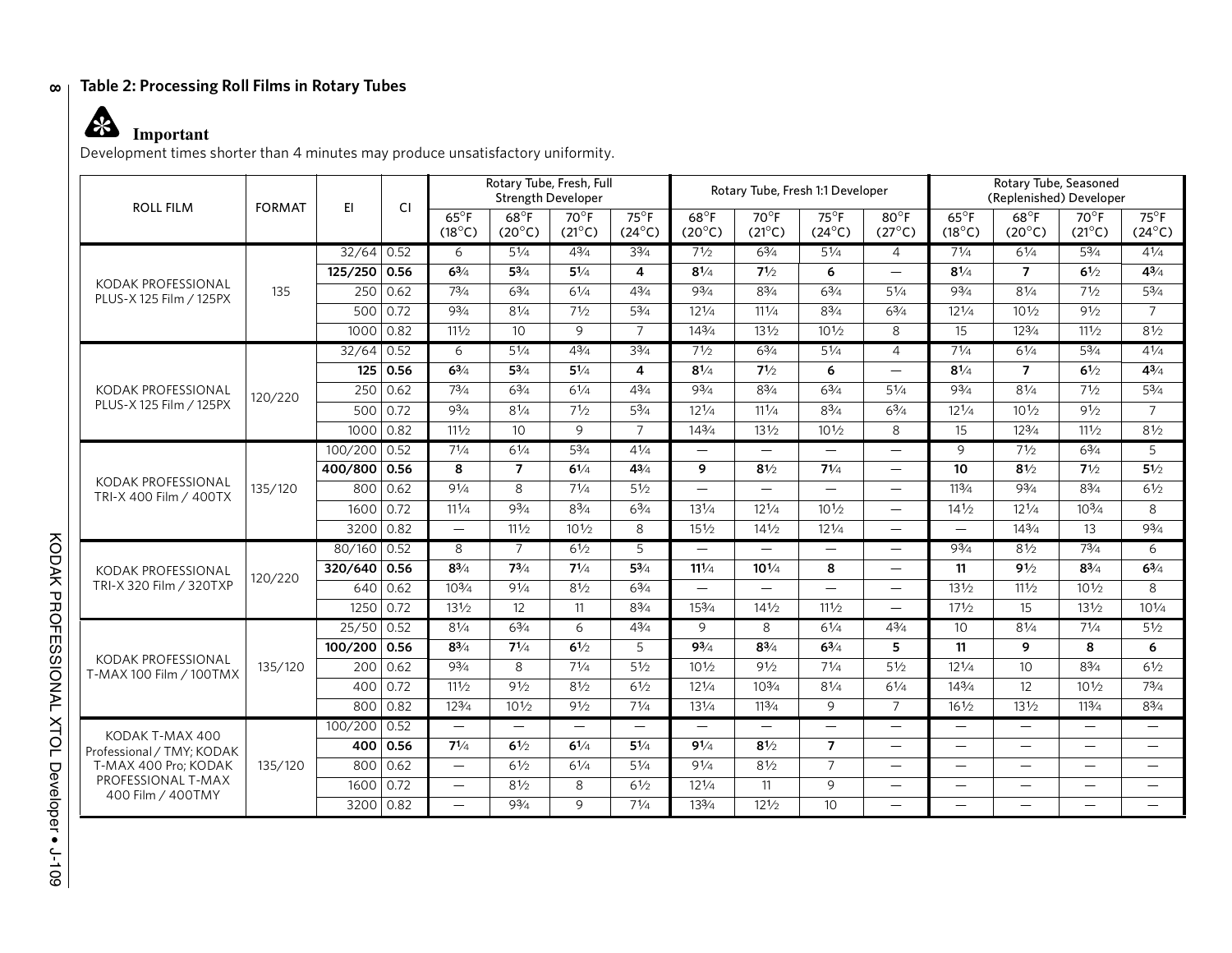| <b>ROLL FILM</b>                     | <b>FORMAT</b> | EI.          | <b>CI</b>   | Rotary Tube, Fresh, Full<br><b>Strength Developer</b> |                                   |                                   |                                 |                                   |                                   | Rotary Tube, Fresh 1:1 Developer |                                   | Rotary Tube, Seasoned<br>(Replenished) Developer |                                  |                                   |                                 |
|--------------------------------------|---------------|--------------|-------------|-------------------------------------------------------|-----------------------------------|-----------------------------------|---------------------------------|-----------------------------------|-----------------------------------|----------------------------------|-----------------------------------|--------------------------------------------------|----------------------------------|-----------------------------------|---------------------------------|
|                                      |               |              |             | $65^{\circ}$ F<br>$(18^{\circ}C)$                     | $68^{\circ}$ F<br>$(20^{\circ}C)$ | $70^{\circ}$ F<br>$(21^{\circ}C)$ | $75^\circ$ F<br>$(24^{\circ}C)$ | $68^{\circ}$ F<br>$(20^{\circ}C)$ | $70^{\circ}$ F<br>$(21^{\circ}C)$ | $75^\circ F$<br>$(24^{\circ}C)$  | $80^{\circ}$ F<br>$(27^{\circ}C)$ | $65^{\circ}$ F<br>$(18^{\circ}C)$                | $68^{\circ}F$<br>$(20^{\circ}C)$ | $70^{\circ}$ F<br>$(21^{\circ}C)$ | $75^\circ F$<br>$(24^{\circ}C)$ |
|                                      |               |              | 400 0.52    | $10^{3}/4$                                            | 91/2                              | $8\frac{1}{2}$                    | $6\frac{3}{4}$                  | 121/2                             | $11^{1/2}$                        | 10                               | 8                                 | $13\frac{1}{2}$                                  | $11\frac{1}{4}$                  | $10^{1/4}$                        | $7^{3}/4$                       |
|                                      |               | 800          | 0.56        | $12^{1/4}$                                            | $10^{1/2}$                        | 91/2                              | 71/2                            | 14                                | 13                                | 111/2                            | 9                                 | $15\frac{1}{4}$                                  | $12^{3}/4$                       | 111/2                             | $8^{3}/_{4}$                    |
| KODAK PROFESSIONAL                   |               | 1600         | 0.62        | $13^{1/2}$                                            | $11^{1/2}$                        | $10^{1/2}$                        | $8\frac{1}{4}$                  | 16                                | 14                                | $12\frac{1}{2}$                  | 10                                | 17                                               | $14^{1/4}$                       | 13                                | $9^{3}/4$                       |
| T-MAX P3200 Film /                   | 135           | 3200         | 0.72        | $15^{1/2}$                                            | $13^{1/2}$                        | $12^{1/4}$                        | 91/2                            | $18\frac{1}{2}$                   | $16\frac{1}{2}$                   | $14\frac{1}{2}$                  | 111/2                             | 20                                               | $\overline{17}$                  | $15\frac{1}{4}$                   | $11^{1/2}$                      |
| P3200TMZ                             |               | 6400         | 0.82        | 173/4                                                 | 151/4                             | 14                                | 11                              | $20\frac{1}{2}$                   | 181/2                             | 16                               | 13                                | $\overline{23}$                                  | 193/4                            | $17\frac{1}{2}$                   | 131/4                           |
|                                      |               | 12500        | 0.92        | 20                                                    | $17^{1/4}$                        | $15^{3}/4$                        | $12\frac{1}{4}$                 | $22\frac{1}{2}$                   | 201/2                             | 18                               | $14\frac{1}{2}$                   | $\overline{26}$                                  | 22                               | 191/2                             | $\overline{15}$                 |
|                                      |               | 25000        | 1.02        | $\overline{22}$                                       | 19                                | $17^{1/2}$                        | $13^{3}/4$                      | 25                                | 23                                | 20                               | 16                                | 283/4                                            | $24^{1/2}$                       | 213/4                             | $16^{1/2}$                      |
|                                      |               |              | 0.52        | $5\frac{1}{4}$                                        | 41/2                              | $\overline{4}$                    | 31/4                            | 61/2                              | 6                                 | $\overline{5}$                   | $\overline{4}$                    | 61/2                                             | 53/4                             | 51/4                              | $\overline{4}$                  |
|                                      |               | See          | 0.58        | 53/4                                                  | 5                                 | 41/2                              | 33/4                            | $\overline{7}$                    | 61/2                              | 51/2                             | 41/2                              | 71/4                                             | 61/4                             | 53/4                              | 41/2                            |
| KODAK High Speed Infrared<br>$/$ HIE | 135           | Pub No.      | 0.65        | 61/4                                                  | 51/2                              | 5                                 | $\overline{4}$                  | 8                                 | 71/4                              | 6                                | 5                                 | 8                                                | $\overline{7}$                   | 61/2                              | 5                               |
|                                      |               | $F-13$       | 0.75        | $\overline{7}$                                        | 61/4                              | 51/2                              | 41/2                            | 9                                 | 81/2                              | $\overline{7}$                   | 51/2                              | 91/2                                             | 81/4                             | 71/2                              | 6                               |
|                                      |               |              | 0.85        | 8                                                     | $\overline{7}$                    | 61/4                              | 51/4                            | $\overline{10}$                   | 91/2                              | 8                                | 61/2                              | 11                                               | 91/4                             | 81/2                              | $\overline{7}$                  |
|                                      |               | 100/200      | 0.52        | 6                                                     | $\overline{5}$                    | 41/2                              | 31/4                            | 61/2                              | 51/2                              | $\overline{4}$                   | 31/2                              | $\overline{7}$                                   | 6                                | 51/4                              | 31/2                            |
|                                      |               |              | 400 0.58    | $\overline{7}$                                        | 6                                 | 51/2                              | $3^{3/4}$                       | 71/2                              | 61/2                              | $4^{3/4}$                        | $\overline{4}$                    | 8                                                | $\overline{7}$                   | 61/4                              | $4\frac{1}{4}$                  |
| FUJI NEOPAN 400<br>Professional      | 135           |              | 800   0.65  | 81/2                                                  | $7^{1/4}$                         | 61/2                              | $4\frac{1}{2}$                  | 9                                 | 8                                 | $5^{3}/4$                        | $4^{3}/4$                         | 91/2                                             | 8                                | 71/4                              | 5                               |
|                                      |               | $1600$ 0.75  |             | $10\frac{1}{2}$                                       | 9                                 | 8                                 | 51/2                            | 11                                | 10                                | 71/4                             | $5^{3}/4$                         | 111/2                                            | 93/4                             | 81/2                              | 6                               |
|                                      |               | 3200 0.85    |             | $12\frac{1}{2}$                                       | 11                                | 10                                | $\overline{7}$                  | 13                                | 12                                | 9                                | 63/4                              | 131/2                                            | 111/2                            | 10                                | 71/2                            |
|                                      |               |              | 200 0.52    | 31/2                                                  | $\overline{\omega}$               | $2^{3/4}$                         | $\overline{2}$                  | 41/2                              | $3^{3}/4$                         | $\overline{3}$                   | 21/2                              | $4^{1/4}$                                        | $3\frac{1}{2}$                   | $3\frac{1}{4}$                    | 21/2                            |
|                                      |               | 400          | 0.58        | $\overline{4}$                                        | 31/4                              | 3                                 | $2^{1/4}$                       | 5                                 | $4^{1/4}$                         | 31/4                             | $2^{3/4}$                         | $4^{3}/_{4}$                                     | $\overline{4}$                   | 31/2                              | $2^{3/4}$                       |
| FUJI NEOPAN 1600                     | 135           | 800          | 0.65        | 41/2                                                  | $3^{3}/4$                         | 31/4                              | 21/2                            | $5\frac{1}{2}$                    | $4^{3}/4$                         | $3^{3}/4$                        | $\mathsf{3}$                      | 51/2                                             | $4^{3}/_{4}$                     | $\overline{4}$                    | 3                               |
| Professional                         |               | 1600 0.75    |             | $5\frac{1}{4}$                                        | 41/2                              | 4                                 | $2^{3/4}$                       | $6^{1/4}$                         | $5^{1/2}$                         | $4\frac{1}{4}$                   | 31/2                              | $6\frac{1}{2}$                                   | $5^{1/2}$                        | $4^{3}/4$                         | $3\frac{1}{4}$                  |
|                                      |               | 3200         | 0.85        | 6                                                     | $5^{1/4}$                         | $4^{3}/4$                         | $3^{1/4}$                       | $\overline{7}$                    | 61/4                              | 5                                | $\overline{4}$                    | 71/2                                             | 61/4                             | 51/2                              | $\overline{4}$                  |
|                                      |               | 6400         | 0.95        | $\overline{7}$                                        | 6                                 | $\overline{51/2}$                 | $\overline{4}$                  | 73/4                              | $\overline{7}$                    | 53/4                             | 41/2                              | 81/2                                             | 71/2                             | 61/2                              | 43/4                            |
|                                      |               |              | 25 0.52     | 5                                                     | 43/4                              | 41/2                              | $2^{3/4}$                       | $\overline{5}$                    | 41/2                              | 31/2                             | З                                 | $\overline{7}$                                   | 61/4                             | 51/2                              | 31/4                            |
|                                      |               |              | 50 0.58     | 6                                                     | $5^{1/2}$                         | 5                                 | $3\frac{1}{4}$                  | $5^{3}/4$                         | $5\frac{1}{4}$                    | 4                                | $3^{1/4}$                         | 81/2                                             | $7^{1/4}$                        | 61/2                              | 4                               |
| <b>ILFORD PAN F Plus</b>             | 135           | 100          | 0.65        | $\overline{7}$                                        | 61/2                              | 6                                 | $3^{3}/4$                       | 61/2                              | 6                                 | $4\frac{3}{4}$                   | $3^{3}/4$                         | 10                                               | 81/2                             | 71/2                              | 5                               |
|                                      |               |              | 200 0.75    | 8                                                     | 71/2                              | $\overline{7}$                    | 41/2                            | 71/2                              | $\overline{7}$                    | $5\frac{1}{2}$                   | $4^{1/4}$                         | 12                                               | $10^{1/4}$                       | 91/2                              | 6                               |
|                                      |               |              | 400 0.85    | 91/2                                                  | $8^{3}/4$                         | 8                                 | $5\frac{1}{4}$                  | 81/2                              | 8                                 | 61/4                             | $4^{3}/_{4}$                      | 141/2                                            | $12\frac{1}{2}$                  | 11                                | $\overline{7}$                  |
|                                      |               | $32/64$ 0.52 |             | $\overline{6}$                                        | $5\frac{1}{4}$                    | 41/2                              | $\overline{3}$                  | 61/4                              | 51/2                              | $\overline{4}$                   | 3                                 | 91/2                                             | 73/4                             | 61/2                              | 41/2                            |
|                                      |               |              | 125 0.58    | $\overline{7}$                                        | 6                                 | $5\frac{1}{2}$                    | $3^{3/4}$                       | 71/4                              | 61/2                              | $4^{3/4}$                        | 31/2                              | 11                                               | 9                                | 71/2                              | $5\frac{1}{4}$                  |
| <b>ILFORD FP-4 Plus</b>              | 135           | 250          | 0.65        | 81/2                                                  | 71/2                              | 61/2                              | 41/2                            | 81/4                              | 71/2                              | 51/2                             | $\overline{4}$                    | 13                                               | $10^{3/4}$                       | 91/2                              | 61/4                            |
|                                      |               |              | 500 0.75    | $10\frac{1}{2}$                                       | 9                                 | 8                                 | 51/2                            | 93/4                              | 9                                 | 63/4                             | 5                                 | 16                                               | 131/2                            | 12                                | 73/4                            |
|                                      |               |              | 1000   0.85 | $12\frac{1}{2}$                                       | 11                                | 10                                | $6\frac{3}{4}$                  | 111/4                             | $10\frac{1}{2}$                   | 8                                | 6                                 | 19                                               | 16                               | 14                                | 91/2                            |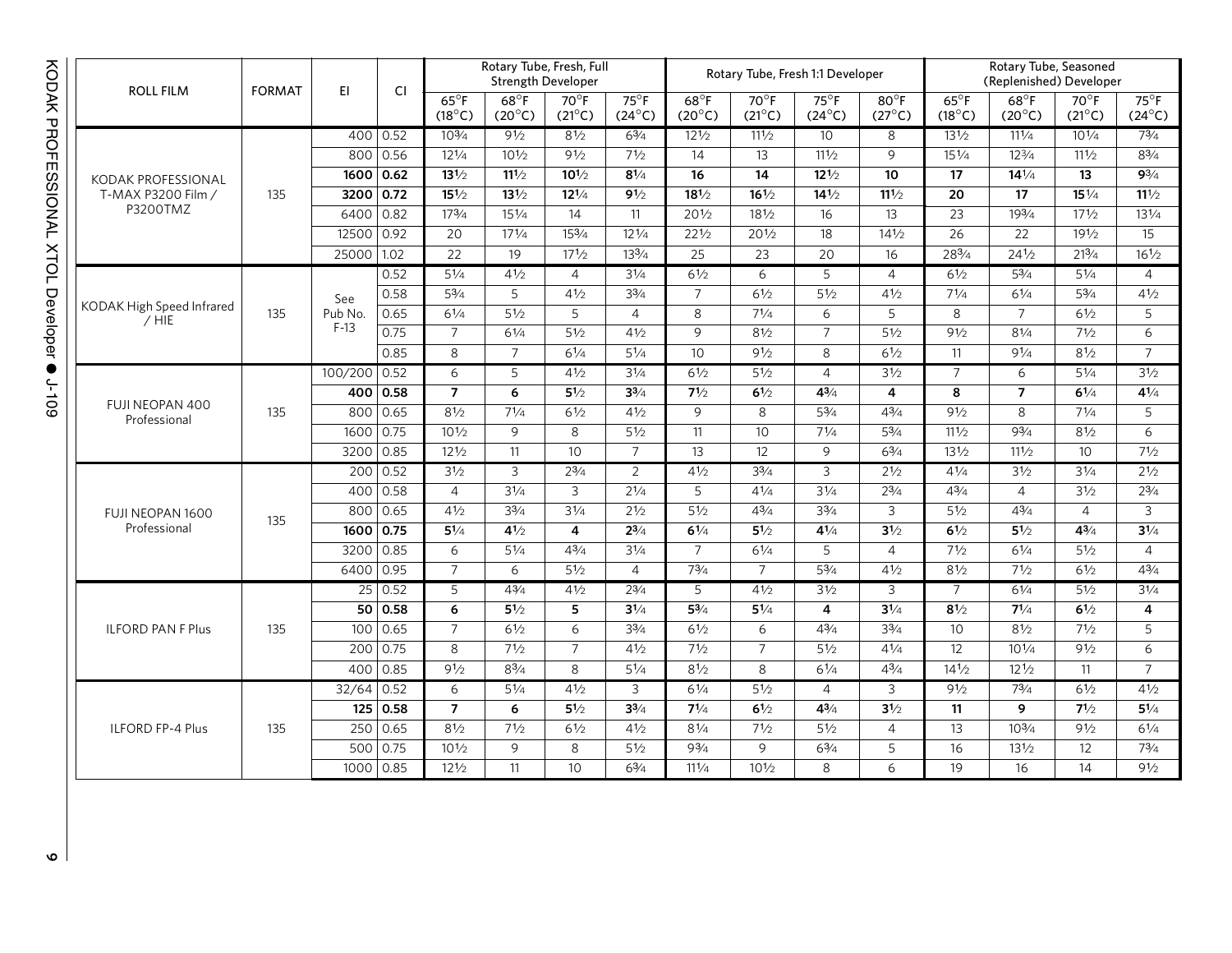| <b>ROLL FILM</b>                        | <b>FORMAT</b> | EI.          | CI         | Rotary Tube, Fresh, Full<br><b>Strength Developer</b> |                                   |                                   |                                 |                                   |                                   | Rotary Tube, Fresh 1:1 Developer  |                                   | Rotary Tube, Seasoned<br>(Replenished) Developer |                                   |                                   |                                 |  |
|-----------------------------------------|---------------|--------------|------------|-------------------------------------------------------|-----------------------------------|-----------------------------------|---------------------------------|-----------------------------------|-----------------------------------|-----------------------------------|-----------------------------------|--------------------------------------------------|-----------------------------------|-----------------------------------|---------------------------------|--|
|                                         |               |              |            | $65^{\circ}$ F<br>$(18^{\circ}C)$                     | $68^{\circ}$ F<br>$(20^{\circ}C)$ | $70^{\circ}$ F<br>$(21^{\circ}C)$ | $75^\circ$ F<br>$(24^{\circ}C)$ | $68^{\circ}$ F<br>$(20^{\circ}C)$ | $70^{\circ}$ F<br>$(21^{\circ}C)$ | $75^{\circ}$ F<br>$(24^{\circ}C)$ | $80^{\circ}$ F<br>$(27^{\circ}C)$ | $65^{\circ}$ F<br>$(18^{\circ}C)$                | $68^{\circ}$ F<br>$(20^{\circ}C)$ | $70^{\circ}$ F<br>$(21^{\circ}C)$ | $75^\circ$ F<br>$(24^{\circ}C)$ |  |
|                                         |               | 100/200 0.52 |            | 6                                                     | 5                                 | $4\frac{1}{2}$                    | 31/2                            | 71/2                              | 61/2                              | 41/2                              | 31/2                              | 81/2                                             | 63/4                              | $5\frac{1}{2}$                    | $\overline{4}$                  |  |
|                                         |               |              | 400   0.58 | 71/2                                                  | 61/4                              | $5\frac{1}{2}$                    | 41/4                            | 9                                 | 8                                 | $5\frac{1}{2}$                    | 41/4                              | 91/2                                             | 73/4                              | 61/2                              | 5                               |  |
| <b>ILFORD HP-5 Plus</b>                 | 135           |              | 800 0.65   | 9                                                     | 71/2                              | $6\frac{1}{2}$                    | 5                               | $10\frac{1}{2}$                   | 91/2                              | $\overline{7}$                    | $5\frac{1}{4}$                    | 111/2                                            | 91/2                              | 8                                 | 6                               |  |
|                                         |               | 1600         | 0.75       | 11                                                    | 91/2                              | 81/2                              | 61/4                            | $12\frac{1}{2}$                   | 111/2                             | 9                                 | $6\frac{1}{2}$                    | 14                                               | $11\frac{1}{2}$                   | 10                                | $7^{1/4}$                       |  |
|                                         |               |              | 3200 0.85  | 131/2                                                 | 111/2                             | $10^{1/2}$                        | 8                               | 15                                | 14                                | 11                                | $8^{1/4}$                         | 17                                               | $14^{1/4}$                        | $12\frac{1}{2}$                   | 9                               |  |
|                                         |               | $25/50$ 0.52 |            | $5\frac{1}{2}$                                        | 5.                                | $4\frac{1}{2}$                    | 31/2                            | $6^{3}/_{4}$                      | 6                                 | $4\frac{1}{4}$                    | $3\frac{1}{2}$                    | 81/2                                             | $7^{1/4}$                         | $6\frac{1}{2}$                    | $4^{1/4}$                       |  |
|                                         |               |              | 100   0.58 | $\overline{7}$                                        | 6                                 | $5\frac{1}{2}$                    | $4^{1/4}$                       | $7^{3}/4$                         | 7                                 | 5                                 | 4                                 | $10^{1/2}$                                       | $8\frac{1}{2}$                    | $7^{1/2}$                         | $5^{1/4}$                       |  |
| <b>ILFORD DELTA 100</b><br>Professional | 135           | 200          | 0.65       | 9                                                     | 71/2                              | $6\frac{1}{2}$                    | 5                               | $8^{3}/_{4}$                      | 8                                 | 6                                 | 5                                 | 13                                               | $10\frac{1}{2}$                   | 9                                 | $6\frac{1}{2}$                  |  |
|                                         |               | 400          | 0.75       | 111/2                                                 | 9                                 | 8                                 | 61/4                            | 11                                | 10                                | 71/2                              | 6                                 | $16\frac{1}{2}$                                  | $13\frac{1}{2}$                   | 111/2                             | 8                               |  |
|                                         |               |              | 800   0.85 | 14                                                    | 111/2                             | 10 <sup>°</sup>                   | 71/2                            | 131/2                             | 12                                | 9                                 | $\overline{7}$                    | 20                                               | $16\frac{1}{2}$                   | $14\frac{1}{2}$                   | 10 <sup>°</sup>                 |  |
|                                         |               | 100/200 0.52 |            | 6                                                     | 51/4                              | 43/4                              | 31/4                            |                                   | 6                                 | 41/2                              | 31/4                              | 71/2                                             | 61/4                              | 51/2                              | 4                               |  |
|                                         |               |              | 400 0.58   | 7                                                     | $6^{1/4}$                         | $5\frac{1}{2}$                    | $3^{3/4}$                       | 8                                 | 7                                 | $5^{1/4}$                         | 4                                 | $8^{1/2}$                                        | $\overline{7}$                    | $6^{1/4}$                         | $4^{1/2}$                       |  |
| <b>ILFORD DELTA 400</b><br>Professional | 135           | 800          | 0.65       | 8                                                     | $\overline{7}$                    | $6^{1/4}$                         | $4\frac{1}{2}$                  | 9                                 | 8                                 | 6                                 | 5                                 | 10 <sup>°</sup>                                  | $8\frac{1}{4}$                    | $7^{1/4}$                         | $5^{1/4}$                       |  |
|                                         |               | 1600         | 0.75       | 91/2                                                  | 8                                 | 71/4                              | $5\frac{1}{4}$                  | 11                                | 10                                | 71/2                              | 6                                 | 12                                               | 91/2                              | $8\frac{1}{2}$                    | 61/4                            |  |
|                                         |               |              | 3200 0.85  | 11                                                    | 91/4                              | 81/2                              | $6\frac{1}{4}$                  | 131/2                             | $12^{1/2}$                        | 91/2                              | 71/2                              | $14\frac{1}{2}$                                  | $11\frac{1}{2}$                   | 10                                | 71/2                            |  |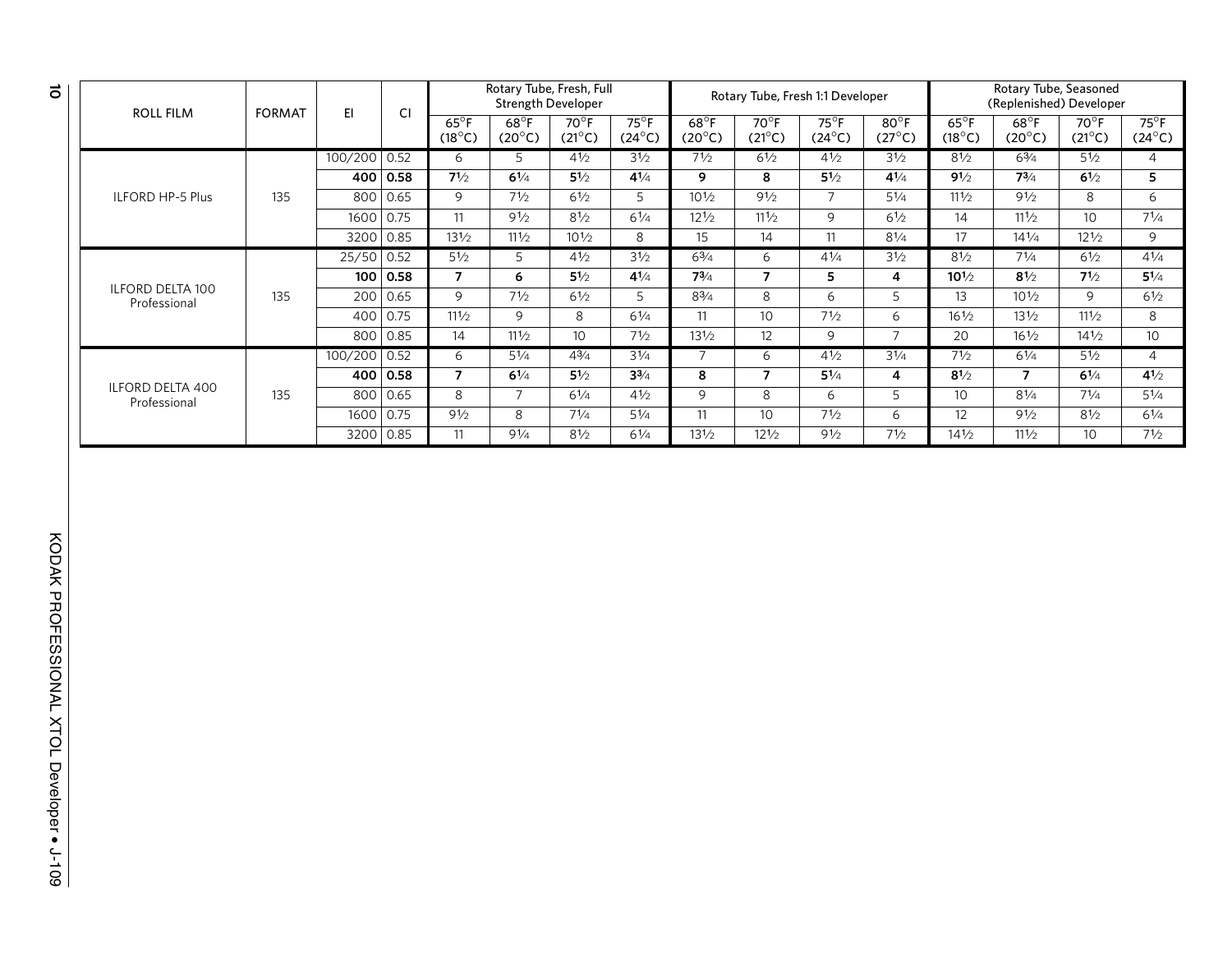#### **Table 3: Processing Roll Films in Large Tanks with Seasoned (Replenished) Developer**



Development times shorter than 4 minutes may produce unsatisfactory uniformity.

| ROLL FILM                                     | <b>FORMAT</b> | EI.               | <b>CI</b>      | Large Tank<br>with Seasoned (Replenished) Developer |                                   |                                   |                                 |                                   |  |
|-----------------------------------------------|---------------|-------------------|----------------|-----------------------------------------------------|-----------------------------------|-----------------------------------|---------------------------------|-----------------------------------|--|
|                                               |               |                   |                | $65^{\circ}$ F<br>$(18^{\circ}C)$                   | $68^{\circ}$ F<br>$(20^{\circ}C)$ | $70^{\circ}$ F<br>$(21^{\circ}C)$ | $75^\circ$ F<br>$(24^{\circ}C)$ | $80^{\circ}$ F<br>$(27^{\circ}C)$ |  |
|                                               |               | $32/64$ 0.52      |                | 71/4                                                | 61/4                              | 53/4                              | 41/4                            |                                   |  |
|                                               |               | $125/250$ 0.56    |                | 8                                                   | $6\frac{3}{4}$                    | $6^{1/4}$                         | $4^{1/2}$                       | $\overline{\phantom{0}}$          |  |
| KODAK PROFESSIONAL<br>PLUS-X 125 Film / 125PX | 135/120/220   | 250               | 0.62           | 91/2                                                | $8\frac{1}{4}$                    | 71/2                              | $5\frac{1}{2}$                  |                                   |  |
|                                               |               | 500               | 0.72           | 113/4                                               | $10^{1/4}$                        | 91/4                              | $\overline{7}$                  | $\overline{\phantom{0}}$          |  |
|                                               |               | 1000              | 0.82           | $14\frac{1}{4}$                                     | $12^{1/4}$                        | 11                                | 81/4                            |                                   |  |
|                                               |               | 100/200 0.52      |                | 9                                                   | 71/2                              | $6^{3}/4$                         | 5                               | $\overline{\phantom{0}}$          |  |
|                                               |               | 400/800           | 0.56           | 10                                                  | 81/2                              | 71/2                              | $5\frac{1}{2}$                  |                                   |  |
| KODAK PROFESSIONAL<br>TRI-X 400 Film / 400TX  | 135/120       | 800               | 0.62           | 111/2                                               | 93/4                              | $8^{3}/_{4}$                      | 61/2                            | $\overline{\phantom{0}}$          |  |
|                                               |               | 1600              | 0.72           | 14                                                  | 113/4                             | $10\frac{1}{2}$                   | 73/4                            |                                   |  |
|                                               |               | 3200              | 0.82           |                                                     | 14                                | $12\frac{1}{2}$                   | 91/4                            | $\overline{\phantom{0}}$          |  |
|                                               |               | 80/160            | 0.52           | 93/4                                                | 81/2                              | $7^{3}/4$                         | 6                               | $\overline{\phantom{0}}$          |  |
|                                               |               |                   | 320 0.56       | 11                                                  | 91/2                              | $8\frac{3}{4}$                    | $6^{3/4}$                       | $\overline{\phantom{0}}$          |  |
| KODAK PROFESSIONAL<br>TRI-X 320 Film / 320TXP | 120/220       | 640               | 0.62           | 13                                                  | 111/4                             | $10\frac{1}{2}$                   | 8                               |                                   |  |
|                                               |               | 1250              | 0.72           | $16\frac{3}{4}$                                     | $14\frac{1}{2}$                   | 131/4                             | $10^{1/4}$                      | $\overline{\phantom{0}}$          |  |
|                                               |               | 2500              | 0.82           |                                                     |                                   | $\overline{\phantom{0}}$          | $\overline{\phantom{0}}$        | $\overline{\phantom{0}}$          |  |
|                                               |               | $25/50$ 0.52      |                | 10                                                  | 81/4                              | 71/4                              | 51/2                            | $\overline{\phantom{0}}$          |  |
| KODAK PROFESSIONAL                            | 135/120       | 100               | 0.56           | $10^{3/4}$                                          | 9                                 | 73/4                              | $5^{3/4}$                       |                                   |  |
| T-MAX 100 Film / 100TMX                       |               | 200               | 0.62           | 12                                                  | 93/4                              | $8^{3}/_{4}$                      | 61/2                            | $\overline{\phantom{0}}$          |  |
|                                               |               | 400               | 0.72           | 14                                                  | 111/2                             | $10\frac{1}{4}$                   | 71/2                            | $\overline{\phantom{0}}$          |  |
|                                               |               | 800               | 0.82           | 153/4                                               | 13                                | 111/2                             | 81/2                            | $\overline{\phantom{0}}$          |  |
| KODAK T-MAX 400                               |               | 100/200 0.52      |                | $\overline{\phantom{0}}$                            | $\overline{\phantom{0}}$          | $\overline{\phantom{0}}$          | $\qquad \qquad -$               |                                   |  |
| Professional / TMY; KODAK                     |               | 400               | 0.56           | $8^{1/4}$                                           | $7\frac{1}{2}$                    | $\overline{7}$                    | $5^{3}/4$                       | $\overline{\phantom{0}}$          |  |
| T-MAX 400 Pro; KODAK<br>PROFESSIONAL T-MAX    | 135/120       | 800               | 0.62           | $\qquad \qquad -$                                   | 71/2                              |                                   | 53/4                            | $\overline{\phantom{0}}$          |  |
| 400 Film / 400TMY                             |               | 1600              | 0.72           | $\overline{\phantom{0}}$                            | 93/4                              |                                   | 71/2                            |                                   |  |
|                                               |               | 3200              | 0.82           |                                                     | 11                                | $\equiv$                          | 81/4                            |                                   |  |
|                                               |               | 400               | 0.50           | 123/4                                               | 11                                | 10 <sup>°</sup>                   | $7^{3}/4$                       | 6                                 |  |
|                                               |               | 800               | 0.56           | $14\frac{1}{4}$                                     | 121/4                             | 111/4                             | 81/2                            | 63/4                              |  |
| KODAK PROFESSIONAL                            |               | 1600   0.62       |                | $15\frac{1}{2}$                                     | $13^{3}/4$                        | $12^{1/2}$                        | 91/2                            | $7\frac{1}{2}$                    |  |
| T-MAX P3200 Fllm /<br>P3200TMZ                | 135           | 3200              | $ 0.72\rangle$ | 18                                                  | 153/4                             | $14\frac{1}{2}$                   | 11                              | $8\frac{1}{2}$                    |  |
|                                               |               | 6400 0.82         |                | 201/2                                               | 18                                | $16\frac{1}{2}$                   | $12\frac{1}{2}$                 | $9^{3}/_{4}$                      |  |
|                                               |               | 12500             | 0.92           | 231/4                                               | 201/4                             | 181/2                             | 14                              | 11                                |  |
|                                               |               | 25000             | 1.02           | 253/4                                               | 221/2                             | $20\frac{1}{2}$                   | $15\frac{1}{2}$                 | $12\frac{1}{4}$                   |  |
|                                               |               |                   | 0.52           | 81/2                                                | 63/4                              | 6                                 | 43/4                            | $\overline{4}$                    |  |
| KODAK High Speed Infrared                     |               | See               | 0.58           | 10 <sup>°</sup>                                     | 8                                 | 7                                 | $5\frac{1}{2}$                  | $4\frac{1}{2}$                    |  |
| $/$ HIE                                       | 135           | Pub No.<br>$F-13$ | 0.65           | 111/2                                               | 9                                 | 8                                 | 61/4                            | 5                                 |  |
|                                               |               |                   | 0.75           | 13                                                  | $10\frac{1}{4}$                   | 9                                 | $\overline{7}$                  | $5\frac{1}{2}$                    |  |
|                                               |               |                   | 0.85           | 141/2                                               | 11                                | 10                                | 73/4                            | 6                                 |  |
|                                               |               | 100/200 0.52      |                | 9                                                   | 71/2                              | $6^{3}/4$                         | 5                               | 4                                 |  |
| <b>FUJI NEOPAN 400</b>                        |               |                   | 400 0.58       | 10                                                  | $8\frac{1}{4}$                    | 71/2                              | $5\frac{1}{2}$                  | 41/2                              |  |
| Professional                                  | 135           | 800               | 0.65           | 111/2                                               | 91/2                              | 81/2                              | 61/2                            | 5                                 |  |
|                                               |               | 1600              | 0.75           | 131/2                                               | 111/2                             | 10 <sup>°</sup>                   | $\,8\,$                         | 6                                 |  |
|                                               |               | 3200              | 0.85           | 16                                                  | $13\frac{1}{2}$                   | 12                                | 91/2                            | 7                                 |  |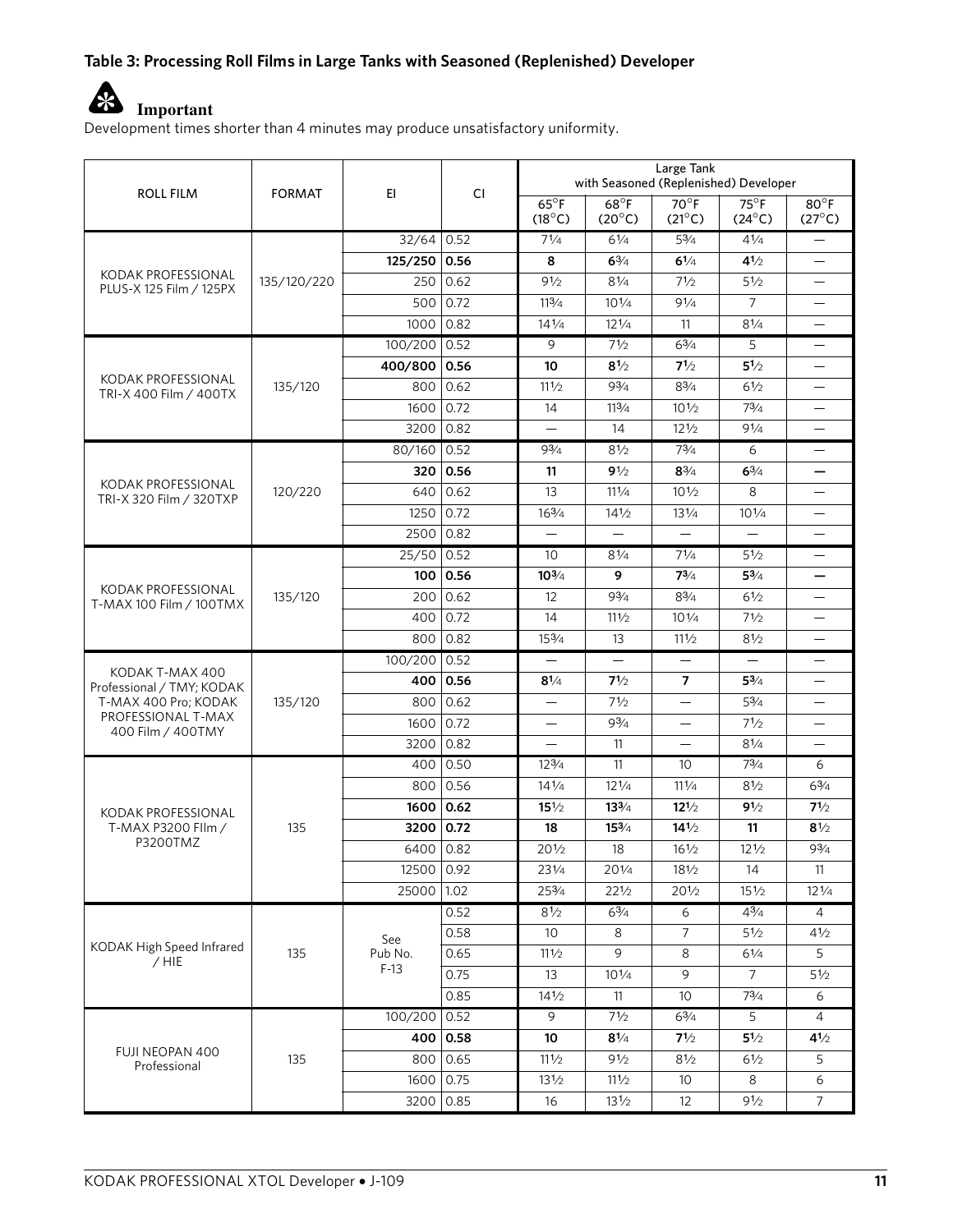| <b>ROLL FILM</b>                        | <b>FORMAT</b> | EI.          | CI.        | Large Tank<br>with Seasoned (Replenished) Developer |                                  |                                 |                                   |                                   |  |
|-----------------------------------------|---------------|--------------|------------|-----------------------------------------------------|----------------------------------|---------------------------------|-----------------------------------|-----------------------------------|--|
|                                         |               |              |            | $65^{\circ}F$<br>$(18^{\circ}C)$                    | $68^{\circ}F$<br>$(20^{\circ}C)$ | $70^\circ$ F<br>$(21^{\circ}C)$ | $75^{\circ}$ F<br>$(24^{\circ}C)$ | $80^{\circ}$ F<br>$(27^{\circ}C)$ |  |
|                                         |               |              | 200 0.52   | 51/2                                                | 43/4                             | $4^{1/4}$                       | 31/4                              | 21/2                              |  |
|                                         |               | 400          | 0.58       | 6                                                   | $5\frac{1}{4}$                   | $4^{3}/_{4}$                    | $3^{3}/4$                         | 3                                 |  |
| FUJI NEOPAN 1600                        | 135           | 800          | 0.65       | $6^{3}/_{4}$                                        | 6                                | 51/2                            | $4^{1/4}$                         | 31/2                              |  |
| Professional                            |               | 1600         | 0.75       | 8                                                   | $\overline{7}$                   | 61/4                            | 5                                 | 4                                 |  |
|                                         |               | 3200         | 0.85       | 9                                                   | 8                                | $\overline{7}$                  | 51/2                              | 41/2                              |  |
|                                         |               | 640          | 0.95       | $10\frac{1}{2}$                                     | 9                                | 8                               | $6^{1/4}$                         | 5                                 |  |
|                                         |               | 25           | 0.52       | 91/2                                                | 71/2                             | $\overline{7}$                  | 5                                 | 31/2                              |  |
|                                         |               | 50           | 0.58       | 11                                                  | 9                                | 8                               | 6                                 | 41/2                              |  |
| <b>ILFORD PAN F Plus</b>                | 135           | 100          | 0.65       | 13                                                  | 11                               | 91/2                            | $\overline{7}$                    | 5                                 |  |
|                                         |               | 200          | 0.75       | 16                                                  | 13                               | 111/2                           | 81/2                              | 6                                 |  |
|                                         |               | 400          | 0.85       | 19                                                  | 16                               | 14                              | $10\frac{1}{2}$                   | 71/2                              |  |
|                                         |               | 32/64        | 0.52       | 111/2                                               | 9                                | 8                               | 6                                 | 41/2                              |  |
|                                         |               |              | 125   0.58 | $13\frac{1}{2}$                                     | 11                               | 91/2                            | $\overline{7}$                    | 5                                 |  |
| <b>ILFORD FP-4 Plus</b>                 | 135           | 250          | 0.65       | 16                                                  | 121/2                            | 11                              | 8                                 | 6                                 |  |
|                                         |               | 500          | 0.75       | 21                                                  | $15\frac{1}{2}$                  | $13\frac{1}{2}$                 | 10 <sup>°</sup>                   | $\overline{7}$                    |  |
|                                         |               | 1000         | 0.85       | <b>NR</b>                                           | <b>NR</b>                        | 17                              | 12                                | 9                                 |  |
|                                         | 135           | 100/200 0.52 |            | 111/2                                               | 9                                | 8                               | 6                                 | 41/2                              |  |
|                                         |               | 400          | 0.58       | $13\frac{1}{4}$                                     | $10^{1/2}$                       | 91/2                            | $\overline{7}$                    | 51/2                              |  |
| <b>ILFORD HP-5 Plus</b>                 |               | 800          | 0.65       | 153/4                                               | 13                               | 111/2                           | 81/2                              | 61/2                              |  |
|                                         |               | 1600         | 0.75       | <b>NR</b>                                           | 151/2                            | 131/2                           | 10 <sup>°</sup>                   | 8                                 |  |
|                                         |               | 3200         | 0.85       | <b>NR</b>                                           | 191/2                            | 171/2                           | 13                                | 10                                |  |
|                                         |               | $25/50$ 0.52 |            | $10\frac{1}{2}$                                     | 8                                | $\overline{7}$                  | 51/2                              | 41/4                              |  |
|                                         |               | 100          | 0.58       | $12^{1/2}$                                          | 10                               | 81/2                            | 61/2                              | 5                                 |  |
| <b>ILFORD DELTA 100</b><br>Professional | 135           | 200          | 0.65       | 151/2                                               | 12                               | 101/2                           | 8                                 | 6                                 |  |
|                                         |               | 400          | 0.75       | <b>NR</b>                                           | 15                               | 13                              | 10 <sup>°</sup>                   | 71/2                              |  |
|                                         |               | 800          | 0.85       | <b>NR</b>                                           | 19                               | $16\frac{1}{2}$                 | $12\frac{1}{2}$                   | 91/2                              |  |
|                                         |               | 100/200 0.52 |            | 9                                                   | 71/2                             | 61/2                            | 5                                 | $\overline{4}$                    |  |
|                                         |               | 400          | 0.58       | $10^{1/2}$                                          | 81/2                             | 8                               | 6                                 | 41/2                              |  |
| <b>ILFORD DELTA 400</b><br>Professional | 135           | 800          | 0.65       | 12                                                  | 10 <sup>2</sup>                  | 9                               | $\overline{7}$                    | $5\frac{1}{4}$                    |  |
|                                         |               | 1600         | 0.75       | 14                                                  | 11                               | 10 <sup>°</sup>                 | 8                                 | 6                                 |  |
|                                         |               | 3200   0.85  |            | $16\frac{1}{2}$                                     | 131/2                            | 12                              | 91/2                              | 71/2                              |  |

NR = Not Recommended, as determined by testing.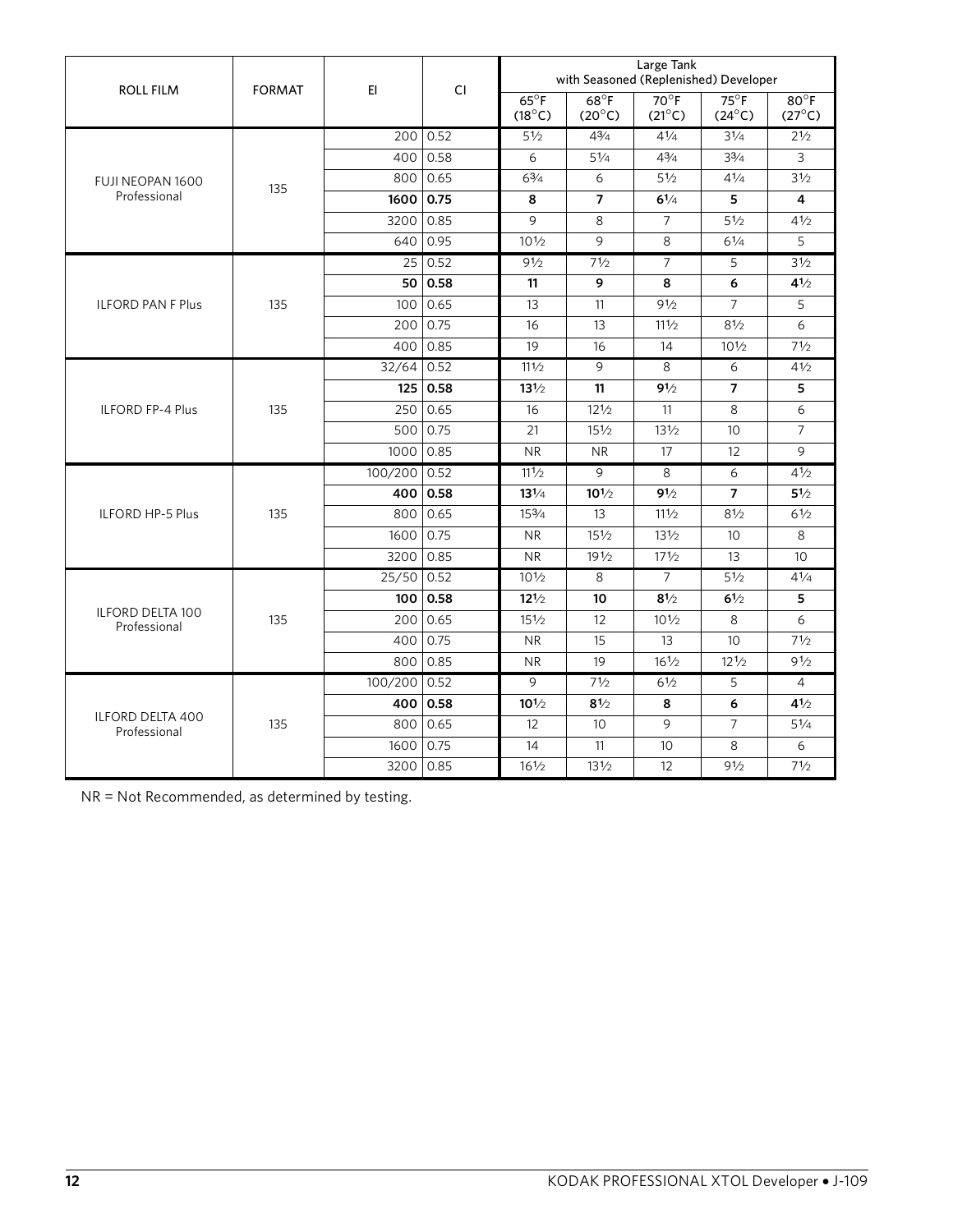#### **Table 4: Processing Roll Films in Large Tanks with Fresh Developer**



Development times shorter than 4 minutes may produce unsatisfactory uniformity.

|                                               |               |              |           |                                   | Large Tanks with Fresh Developer  |                                 |                                 |                                   |  |  |  |
|-----------------------------------------------|---------------|--------------|-----------|-----------------------------------|-----------------------------------|---------------------------------|---------------------------------|-----------------------------------|--|--|--|
| <b>ROLL FILM</b>                              | <b>FORMAT</b> | EI.          | <b>CI</b> | $65^{\circ}$ F<br>$(18^{\circ}C)$ | $68^{\circ}$ F<br>$(20^{\circ}C)$ | $70^\circ$ F<br>$(21^{\circ}C)$ | $75^\circ$ F<br>$(24^{\circ}C)$ | $80^{\circ}$ F<br>$(27^{\circ}C)$ |  |  |  |
|                                               |               | 125/250 0.56 |           | $7^{1/4}$                         | $6\frac{1}{4}$                    | $5^{3}/_{4}$                    | 41/2                            | $\overline{\phantom{0}}$          |  |  |  |
| KODAK PROFESSIONAL<br>PLUS-X 125 Film / 125PX | 135           | 500          | 0.72      | 103/4                             | 91/4                              | 81/2                            | 61/2                            | $\overline{\phantom{0}}$          |  |  |  |
|                                               |               | 1000         | 0.82      | 13                                | $11^{1/4}$                        | $10\frac{1}{4}$                 | 8                               | $\overline{\phantom{0}}$          |  |  |  |
|                                               |               | 32/64        | 0.52      | $6^{3}/4$                         | $5\frac{3}{4}$                    | $5\frac{1}{4}$                  | 4                               | 31/4                              |  |  |  |
|                                               |               | 125          | 0.56      | $7^{3/4}$                         | $6^{3/4}$                         | $6^{1/4}$                       | $4^{3/4}$                       | $\qquad \qquad -$                 |  |  |  |
| KODAK PROFESSIONAL<br>PLUS-X 125 Film / 125PX | 120/220       | 250          | 0.62      | 83/4                              | 71/2                              | $\overline{7}$                  | 51/4                            | 41/4                              |  |  |  |
|                                               |               | 500          | 0.72      | $10^{3}/4$                        | 91/4                              | 81/2                            | $6\frac{1}{2}$                  | 5                                 |  |  |  |
|                                               |               | 1000         | 0.82      | <b>NR</b>                         | $11^{1/4}$                        | $10\frac{1}{4}$                 | 8                               | $6^{1/4}$                         |  |  |  |
|                                               |               | 100          | 0.56      | 91/2                              | $8\frac{1}{4}$                    | $7^{1/4}$                       | 51/2                            |                                   |  |  |  |
| KODAK PROFESSIONAL                            | 135/120       | 200          | 0.62      | $\qquad \qquad -$                 | $\qquad \qquad$                   |                                 | $\overline{\phantom{0}}$        | $\overline{\phantom{0}}$          |  |  |  |
| T-MAX 100 Film / 100TMX                       |               | 400          | 0.72      | $\overline{\phantom{0}}$          | $\overline{\phantom{0}}$          | $\qquad \qquad -$               | $7^{1/4}$                       | $\overline{\phantom{0}}$          |  |  |  |
|                                               |               | 800          | 0.82      | $\overline{\phantom{0}}$          | $\qquad \qquad$                   | $\qquad \qquad -$               | $\overline{\phantom{0}}$        | $\overline{\phantom{0}}$          |  |  |  |
|                                               |               | 400          | 0.52      | $\overline{\phantom{0}}$          | $10\frac{1}{2}$                   | 91/2                            | 71/2                            | $\qquad \qquad -$                 |  |  |  |
|                                               |               | 800          | 0.56      | $\qquad \qquad -$                 | 113/4                             | $10\frac{3}{4}$                 | 81/2                            | $\qquad \qquad -$                 |  |  |  |
| KODAK PROFESSIONAL                            |               | 1600         | 0.62      | $\qquad \qquad -$                 | 13                                | 12                              | 91/4                            | $\overline{\phantom{0}}$          |  |  |  |
| T-MAX P3200 Film /                            | 135           | 3200         | 0.72      | $\overline{\phantom{0}}$          | $15\frac{1}{4}$                   | $13^{3}/4$                      | $10^{3/4}$                      |                                   |  |  |  |
| P3200TMZ                                      |               | 6400         | 0.82      |                                   | $17^{1/4}$                        | 153/4                           | $12\frac{1}{4}$                 | $\overline{\phantom{0}}$          |  |  |  |
|                                               |               | 12500        | 0.92      | $\overline{\phantom{0}}$          | 191/4                             | 171/2                           | 133/4                           | $\overline{\phantom{0}}$          |  |  |  |
|                                               |               | 25000        | 1.02      | $\overline{\phantom{0}}$          | 211/2                             | 191/2                           | $15\frac{1}{4}$                 | $\equiv$                          |  |  |  |
|                                               |               | 400/800 0.56 |           | 91/4                              | 8                                 | $7^{1/4}$                       | $5^{1/2}$                       |                                   |  |  |  |
| KODAK PROFESSIONAL<br>TRI-X 400 Film / 400TX  | 135/120       | 160          | 0.72      | $12\frac{3}{4}$                   | 11                                | $9^{3}/_{4}$                    | 71/2                            | $\overline{\phantom{0}}$          |  |  |  |
|                                               |               | 3200         | 0.82      | 151/4                             | 13                                | 113/4                           | 9                               | $\overline{\phantom{0}}$          |  |  |  |
| KODAK PROFESSIONAL                            | 120/220       | 320/640 0.56 |           | $10^{1/4}$                        | 9                                 | $8^{1/4}$                       | $6\frac{1}{2}$                  | $\qquad \qquad -$                 |  |  |  |
| TRI-X 320 Film / 320TXP                       |               | 1250         | 0.72      | 153/4                             | 133/4                             | $12\frac{1}{2}$                 | 10                              | —                                 |  |  |  |

NR = Not Recommended, as determined by testing.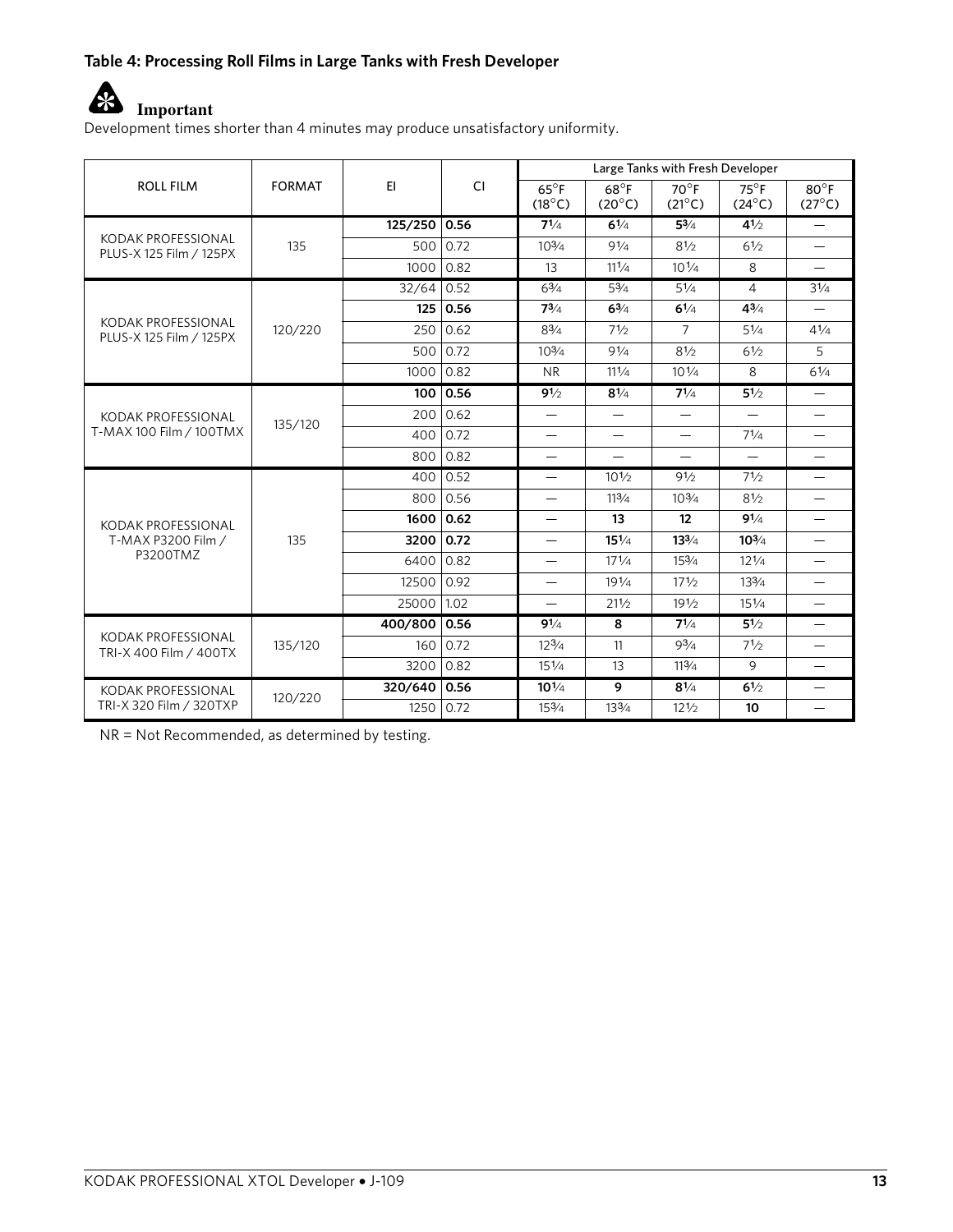#### **14 Table 5: Processing Sheet Films in Trays**

## **Important**

Development times shorter than 4 minutes may produce unsatisfactory uniformity.

|                                                                      |         |      |                          | Fresh, Full Strength Developer in Trays |                                   |                         |                         | Fresh 1:1 Developer in Trays      |                                 |                                 |                                   |
|----------------------------------------------------------------------|---------|------|--------------------------|-----------------------------------------|-----------------------------------|-------------------------|-------------------------|-----------------------------------|---------------------------------|---------------------------------|-----------------------------------|
| <b>SHEET FILM</b>                                                    | EI      | CI   | $65^{\circ}$ F<br>(18°C) | 68°F<br>$(20^{\circ}C)$                 | $70^{\circ}$ F<br>$(21^{\circ}C)$ | $75^{\circ}F$<br>(24°C) | 80°F<br>$(27^{\circ}C)$ | $68^{\circ}$ F<br>$(20^{\circ}C)$ | $70^\circ F$<br>$(21^{\circ}C)$ | $75^\circ F$<br>$(24^{\circ}C)$ | $80^{\circ}$ F<br>$(27^{\circ}C)$ |
|                                                                      | 100     | 0.56 | 8                        | 63/4                                    | 6                                 | 41/2                    |                         | 9                                 | 8                               | 6                               |                                   |
| KODAK PROFESSIONAL                                                   | 200     | 0.62 |                          | 71/4                                    |                                   | 5                       |                         |                                   |                                 |                                 |                                   |
| T-MAX 100 Film / 100TMX                                              | 400     | 0.72 |                          | 91/2                                    | $8\frac{1}{2}$                    | 61/2                    |                         |                                   |                                 |                                 |                                   |
|                                                                      | 800     | 0.82 |                          |                                         |                                   | $7^{1/4}$               |                         |                                   |                                 |                                 |                                   |
| KODAK PROFESSIONAL                                                   | 320/640 | 0.56 | $6^{3}/4$                | 6                                       | $5\frac{1}{2}$                    | $4^{1/2}$               |                         | $8^{1/2}$                         | $7^{3/4}$                       | $6\frac{1}{4}$                  |                                   |
| TRI-X 320 Film / 320TXP                                              | 640     | 0.62 | $9^{3}/_{4}$             | $8^{3}/4$                               | 8                                 | 61/2                    |                         | 12                                | 11                              | $8^{3}/4$                       |                                   |
|                                                                      | 100/200 | 0.52 |                          |                                         |                                   |                         |                         |                                   |                                 |                                 |                                   |
| KODAK T-MAX 400                                                      | 400     | 0.56 | $6^{3/4}$                | 6                                       | $5^{3}/4$                         | $4^{3}/_{4}$            |                         | $8^{3}/_{4}$                      | 8                               | $6^{1/2}$                       |                                   |
| Professional / TMY; KODAK<br>PROFESSIONAL T-MAX<br>400 Film / 400TMY | 800     | 0.62 |                          |                                         |                                   |                         |                         |                                   |                                 |                                 |                                   |
|                                                                      | 1600    | 0.72 |                          |                                         |                                   |                         |                         |                                   |                                 |                                 |                                   |
|                                                                      | 3200    | 0.82 |                          |                                         |                                   |                         |                         |                                   |                                 |                                 |                                   |

#### **Table 6: Processing Sheet Films in Rotary Tubes**



# **Important**

Development times shorter than 4 minutes may produce unsatisfactory uniformity.

|                                                                      |         |      | Fresh Developer                   |                                   |                         |                                 | 1:1 Developer                     |                                   |                                 |                                 | <b>Replenished Developer</b> |                                   |                                   |                         |
|----------------------------------------------------------------------|---------|------|-----------------------------------|-----------------------------------|-------------------------|---------------------------------|-----------------------------------|-----------------------------------|---------------------------------|---------------------------------|------------------------------|-----------------------------------|-----------------------------------|-------------------------|
| SHEET FILM                                                           | EI      | CI   | $65^{\circ}$ F<br>$(18^{\circ}C)$ | $68^{\circ}$ F<br>$(20^{\circ}C)$ | 70°F<br>$(21^{\circ}C)$ | $75^\circ F$<br>$(24^{\circ}C)$ | $68^{\circ}$ F<br>$(20^{\circ}C)$ | $70^{\circ}$ F<br>$(21^{\circ}C)$ | $75^\circ F$<br>$(24^{\circ}C)$ | $80^\circ$ F<br>$(27^{\circ}C)$ | $65^{\circ}$ F<br>(18°C)     | $68^{\circ}$ F<br>$(20^{\circ}C)$ | $70^{\circ}$ F<br>$(21^{\circ}C)$ | 75°F<br>$(24^{\circ}C)$ |
|                                                                      | 25/50   | 0.52 | $8\frac{1}{4}$                    | $6\frac{3}{4}$                    | 6                       | $4^{3}/_{4}$                    |                                   | $\overline{\phantom{m}}$          | —                               | —                               | 10                           | $8^{1/4}$                         | $7^{1/4}$                         | $5\frac{1}{2}$          |
|                                                                      | 100/200 | 0.56 | $8^{3}/_{4}$                      | $7^{1/4}$                         | $6\frac{1}{2}$          | 5                               | $9^{3}/_{4}$                      | 9                                 | $7^{3/4}$                       | —                               | 11                           | 9                                 | 8                                 | 6                       |
| KODAK PROFESSIONAL<br>T-MAX 100 Film / 100TMX                        | 200     | 0.62 | 93/4                              | 8                                 | 71/4                    | 51/2                            | $\overline{\phantom{m}}$          |                                   | $\overline{\phantom{m}}$        | $\overline{\phantom{0}}$        | $12\frac{1}{4}$              | 10 <sup>°</sup>                   | 83/4                              | 61/2                    |
|                                                                      | 400     | 0.72 | $11\frac{1}{2}$                   | 91/2                              | $8\frac{1}{2}$          | $6\frac{1}{2}$                  | $\overline{\phantom{m}}$          |                                   | —                               | —                               | 143⁄4                        | 12                                | $10\frac{1}{2}$                   | $7^{3}/4$               |
|                                                                      | 800     | 0.82 | 123/4                             | $10^{1/2}$                        | 91/2                    | $7^{1/4}$                       | $\overline{\phantom{m}}$          |                                   |                                 | —                               | $16\frac{1}{2}$              | $13\frac{1}{2}$                   | 113/4                             | $8^{3}/_{4}$            |
|                                                                      | 80/160  | 0.52 | 51/4                              | 43/4                              | 41/4                    | 31/2                            | $\overline{\phantom{m}}$          | $\overline{\phantom{m}}$          | $\overline{\phantom{m}}$        | —                               | 63/4                         | 53/4                              | 5                                 | 4                       |
| KODAK PROFESSIONAL                                                   | 320/640 | 0.56 | 6                                 | 51/4                              | 43/4                    | 4                               | 71/4                              | $6^{3/4}$                         | 51/2                            | —                               | 71/2                         | 61/2                              | 53/4                              | 41/2                    |
| TRI-X 320 Film / 320TXP                                              | 640     | 0.62 | $\overline{7}$                    | 6                                 | 53/4                    | 41/2                            |                                   | $\overline{\phantom{m}}$          | $\overline{\phantom{m}}$        | —                               | 83/4                         | 71/2                              | 63/4                              | 51/2                    |
|                                                                      | 1250    | 0.72 | 81/2                              | 71/2                              | $\overline{7}$          | 53/4                            | $10\frac{1}{2}$                   | 91/2                              | 73/4                            | —                               | 11                           | 91/2                              | 81/2                              | 63/4                    |
|                                                                      | 100/200 | 0.52 | $\overline{\phantom{0}}$          | —                                 |                         | $\overline{\phantom{0}}$        |                                   |                                   | –                               | –                               | –                            |                                   | –                                 | —                       |
| KODAK T-MAX 400                                                      | 400     | 0.58 | $7^{1/4}$                         | $6^{1/2}$                         | $6^{1/4}$               | $5\frac{1}{4}$                  | $9^{1/4}$                         | $8\frac{1}{2}$                    | 7                               | —                               | –                            |                                   | $\overbrace{\phantom{aaaa}}$      |                         |
| Professional / TMY; KODAK<br>PROFESSIONAL T-MAX<br>400 Film / 400TMY | 800     | 0.65 | $\overline{\phantom{0}}$          | 61/2                              | 61/4                    | 51/4                            | 91/4                              | 81/2                              | 7                               | —                               | —                            | –                                 |                                   |                         |
|                                                                      | 1600    | 0.75 | $\overline{\phantom{m}}$          | $8\frac{1}{2}$                    | 8                       | $6\frac{1}{2}$                  | 121/4                             | 11                                | 9                               | —                               | –                            |                                   | $\overbrace{\phantom{aaaa}}$      |                         |
|                                                                      | 3200    | 0.85 | —                                 | 93/4                              | 9                       | $7^{1/4}$                       | 133/4                             | $12\frac{1}{2}$                   | 10                              | —                               |                              |                                   |                                   |                         |

KODAK PROFESSIONAL XTOL Developer • J-109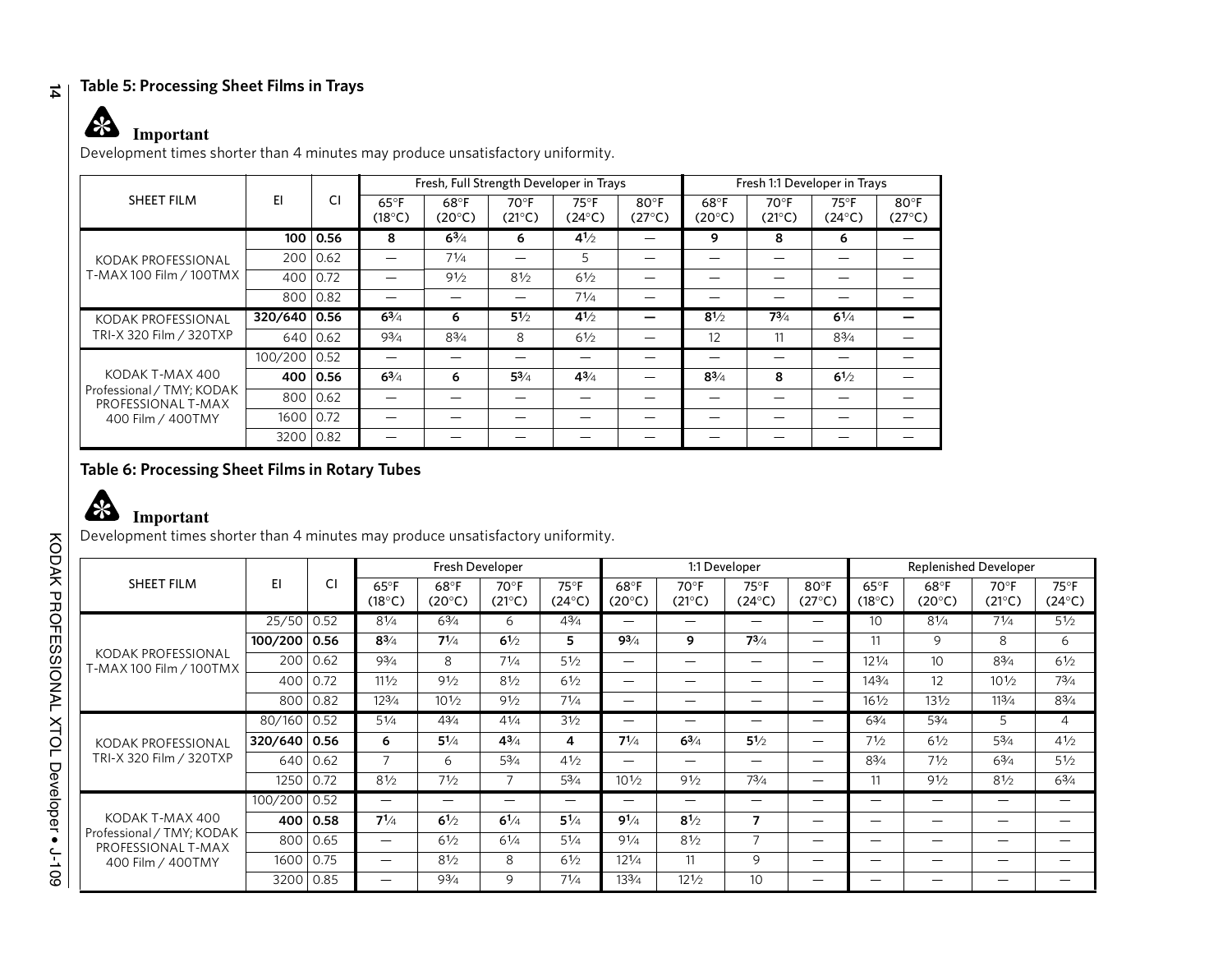#### **Table 7: Processing Sheet Films in Large Tanks with Seasoned (Replenished) Developer**



Development times shorter than 4 minutes may produce unsatisfactory uniformity.

|                                                 |         |      |                                   | Seasoned Developer in Large Tanks |                                   |                                 |                         |
|-------------------------------------------------|---------|------|-----------------------------------|-----------------------------------|-----------------------------------|---------------------------------|-------------------------|
| SHEET FILM                                      | EI      | СI   | $65^{\circ}$ F<br>$(18^{\circ}C)$ | 68°F<br>$(20^{\circ}C)$           | $70^{\circ}$ F<br>$(21^{\circ}C)$ | $75^\circ F$<br>$(24^{\circ}C)$ | 80°F<br>$(27^{\circ}C)$ |
|                                                 | 25/50   | 0.52 | 10                                | $8\frac{1}{4}$                    | $7\frac{1}{4}$                    | $5\frac{1}{2}$                  |                         |
|                                                 | 100     | 0.56 | $10^{3/4}$                        | 9                                 | 73/4                              | $5^{3}/4$                       |                         |
| KODAK PROFESSIONAL<br>T-MAX 100 Film / 100TMX   | 200     | 0.62 | 12                                | $9^{3}/_{4}$                      | $8^{3}/_{4}$                      | 61/2                            |                         |
|                                                 | 400     | 0.72 | 14                                | $11\frac{1}{2}$                   | $10\frac{1}{4}$                   | $7\frac{1}{2}$                  |                         |
|                                                 | 800     | 0.82 | $15\frac{3}{4}$                   | 13                                | 111/2                             | $8\frac{1}{2}$                  |                         |
|                                                 | 80/160  | 0.52 | 61/2                              | 51/2                              | 5                                 | 4                               |                         |
|                                                 | 320     | 0.56 | 71/2                              | $6\frac{1}{2}$                    | 6                                 | $4^{1/2}$                       |                         |
| KODAK PROFESSIONAL<br>TRI-X 320 Film / 320TXP   | 640     | 0.62 | 81/2                              | 71/2                              | $\overline{7}$                    | 51/2                            |                         |
|                                                 | 1250    | 0.72 | $10^{1/2}$                        | 91/2                              | $8\frac{1}{2}$                    | $6\frac{1}{2}$                  |                         |
|                                                 | 2500    | 0.82 |                                   |                                   |                                   |                                 |                         |
|                                                 | 100/200 | 0.52 |                                   |                                   |                                   |                                 |                         |
| KODAK T-MAX 400                                 | 400     | 0.58 | $8^{1/4}$                         | 71/2                              | 7                                 | $5^{3}/_{4}$                    |                         |
| Professional / TMY; KODAK<br>PROFESSIONAL T-MAX | 800     | 0.65 |                                   | $7\frac{1}{2}$                    |                                   | $5^{3}/4$                       |                         |
| 400 Film / 400TMY                               | 1600    | 0.75 |                                   | 93/4                              |                                   | 71/2                            |                         |
|                                                 | 3200    | 0.85 |                                   | 11                                |                                   | $8^{1/4}$                       |                         |

NR = Not Recommended, as determined by testing.

#### **Table 8: Processing Sheet Films in Large Tanks with Fresh Developer**



#### **Important**

Development times shorter than 4 minutes may produce unsatisfactory uniformity.

|                         |         |                   |                          |                         | Fresh Developer in Large Tanks    |                                 |                                   |
|-------------------------|---------|-------------------|--------------------------|-------------------------|-----------------------------------|---------------------------------|-----------------------------------|
| SHEET FILM              | ΕI      | CI                | $65^{\circ}$ F<br>(18°C) | 68°F<br>$(20^{\circ}C)$ | $70^{\circ}$ F<br>$(21^{\circ}C)$ | $75^\circ F$<br>$(24^{\circ}C)$ | $80^{\circ}$ F<br>$(27^{\circ}C)$ |
|                         | 100     | 0.56              | 91/2                     | $8\frac{1}{4}$          | $7^{1/4}$                         | 51/2                            |                                   |
| KODAK PROFESSIONAL      | 200     | $\mid$ 0.62       |                          |                         |                                   |                                 |                                   |
| T-MAX 100 Film / 100TMX | 400     | $\overline{0.72}$ |                          |                         |                                   | $7^{1/4}$                       |                                   |
|                         | 800     | 0.82              |                          |                         |                                   |                                 |                                   |
| KODAK PROFESSIONAL      | 320/640 | 0.56              | 81/2                     | 71/2                    | 7                                 | $5^{1/2}$                       |                                   |
| TRI-X 320 Film / 320TXP | 1250    | 0.62              | 121/4                    | $10\frac{3}{4}$         | 10                                | 8                               |                                   |